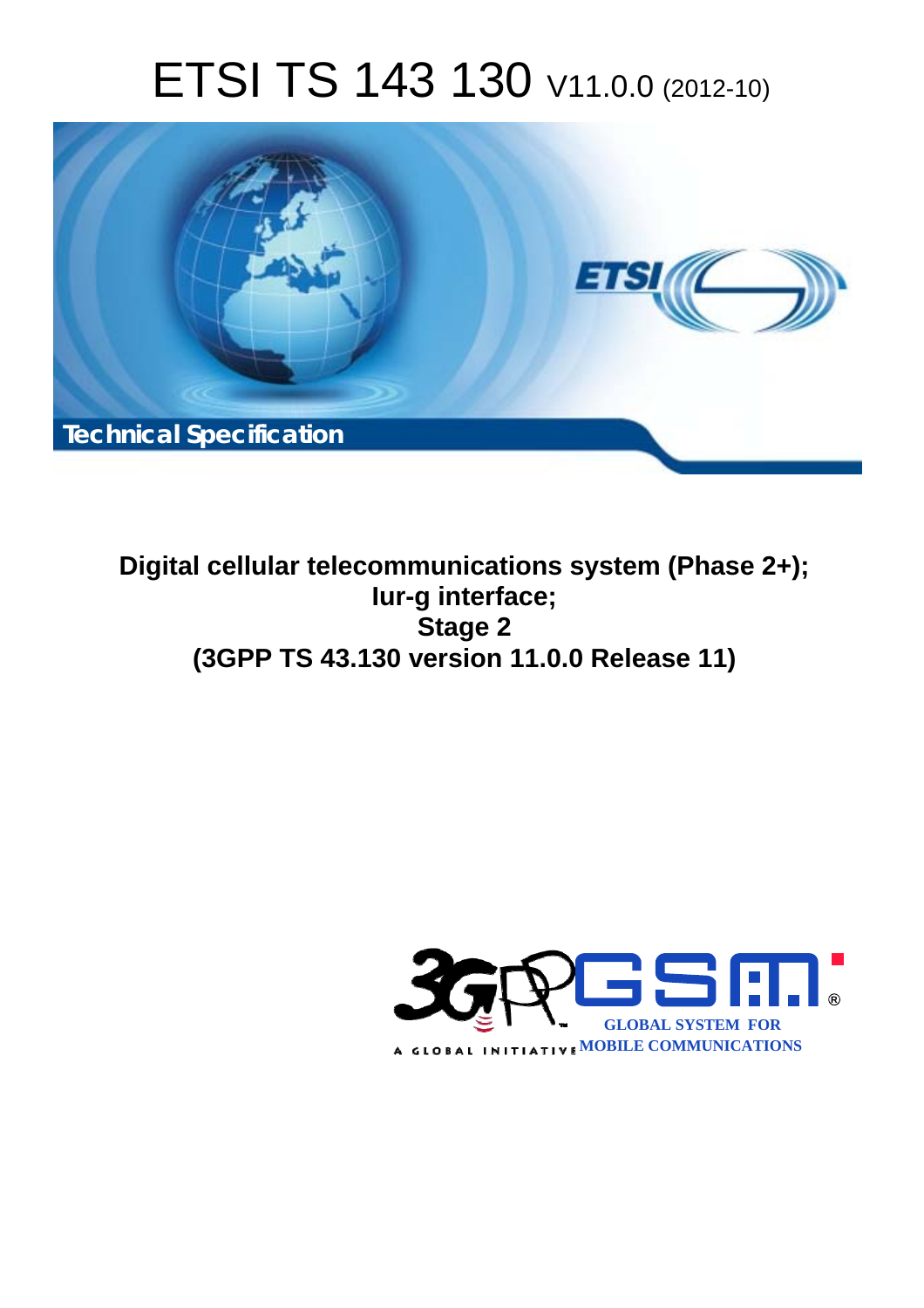Reference RTS/TSGG-0143130vb00

> Keywords GSM

#### *ETSI*

#### 650 Route des Lucioles F-06921 Sophia Antipolis Cedex - FRANCE

Tel.: +33 4 92 94 42 00 Fax: +33 4 93 65 47 16

Siret N° 348 623 562 00017 - NAF 742 C Association à but non lucratif enregistrée à la Sous-Préfecture de Grasse (06) N° 7803/88

#### *Important notice*

Individual copies of the present document can be downloaded from: [http://www.etsi.org](http://www.etsi.org/)

The present document may be made available in more than one electronic version or in print. In any case of existing or perceived difference in contents between such versions, the reference version is the Portable Document Format (PDF). In case of dispute, the reference shall be the printing on ETSI printers of the PDF version kept on a specific network drive within ETSI Secretariat.

Users of the present document should be aware that the document may be subject to revision or change of status. Information on the current status of this and other ETSI documents is available at <http://portal.etsi.org/tb/status/status.asp>

If you find errors in the present document, please send your comment to one of the following services: [http://portal.etsi.org/chaircor/ETSI\\_support.asp](http://portal.etsi.org/chaircor/ETSI_support.asp)

#### *Copyright Notification*

No part may be reproduced except as authorized by written permission. The copyright and the foregoing restriction extend to reproduction in all media.

> © European Telecommunications Standards Institute 2012. All rights reserved.

DECT<sup>™</sup>, PLUGTESTS<sup>™</sup>, UMTS<sup>™</sup> and the ETSI logo are Trade Marks of ETSI registered for the benefit of its Members. **3GPP**TM and **LTE**™ are Trade Marks of ETSI registered for the benefit of its Members and of the 3GPP Organizational Partners.

**GSM**® and the GSM logo are Trade Marks registered and owned by the GSM Association.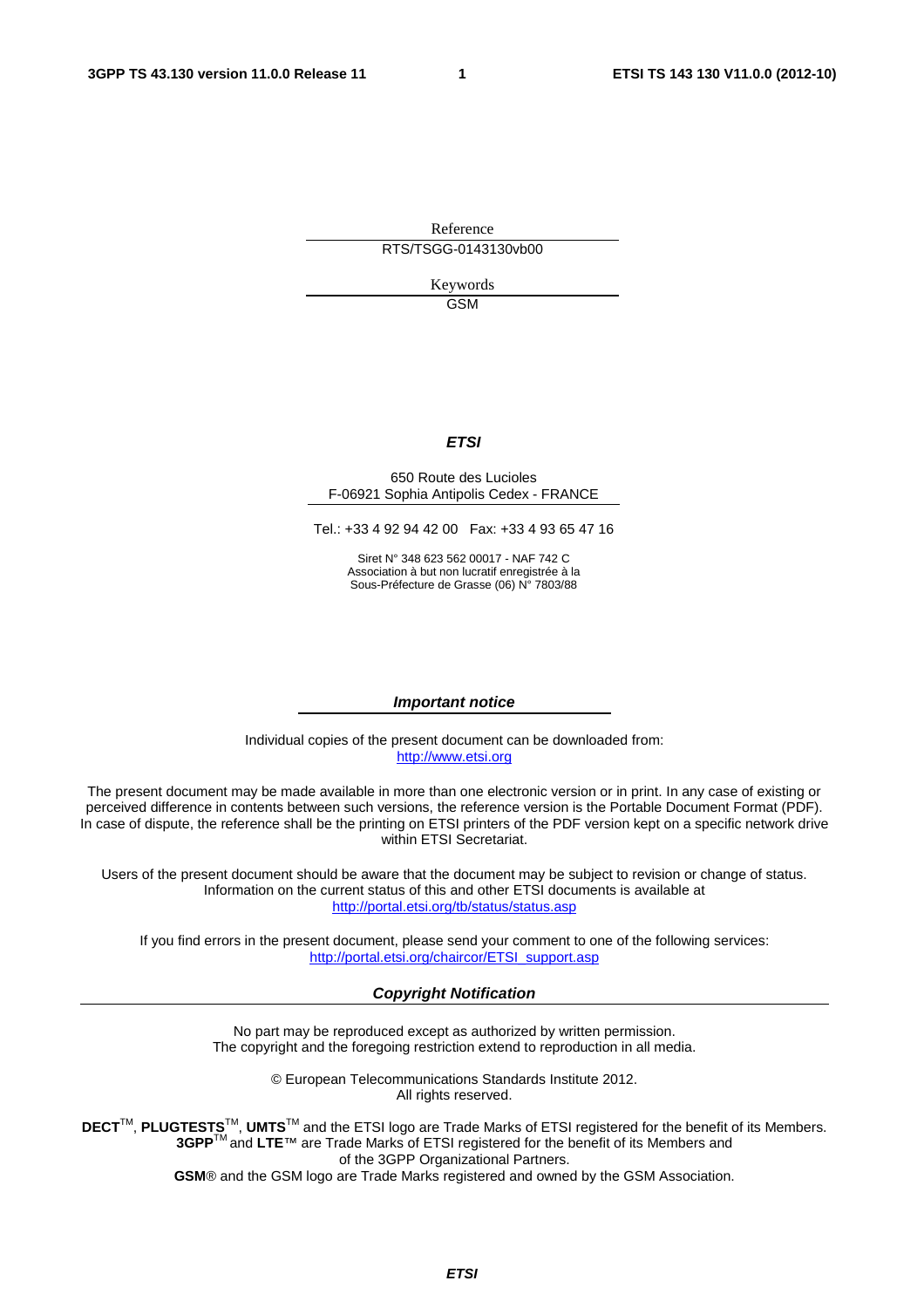# Intellectual Property Rights

IPRs essential or potentially essential to the present document may have been declared to ETSI. The information pertaining to these essential IPRs, if any, is publicly available for **ETSI members and non-members**, and can be found in ETSI SR 000 314: *"Intellectual Property Rights (IPRs); Essential, or potentially Essential, IPRs notified to ETSI in respect of ETSI standards"*, which is available from the ETSI Secretariat. Latest updates are available on the ETSI Web server [\(http://ipr.etsi.org](http://webapp.etsi.org/IPR/home.asp)).

Pursuant to the ETSI IPR Policy, no investigation, including IPR searches, has been carried out by ETSI. No guarantee can be given as to the existence of other IPRs not referenced in ETSI SR 000 314 (or the updates on the ETSI Web server) which are, or may be, or may become, essential to the present document.

### Foreword

This Technical Specification (TS) has been produced by ETSI 3rd Generation Partnership Project (3GPP).

The present document may refer to technical specifications or reports using their 3GPP identities, UMTS identities or GSM identities. These should be interpreted as being references to the corresponding ETSI deliverables.

The cross reference between GSM, UMTS, 3GPP and ETSI identities can be found under [http://webapp.etsi.org/key/queryform.asp.](http://webapp.etsi.org/key/queryform.asp)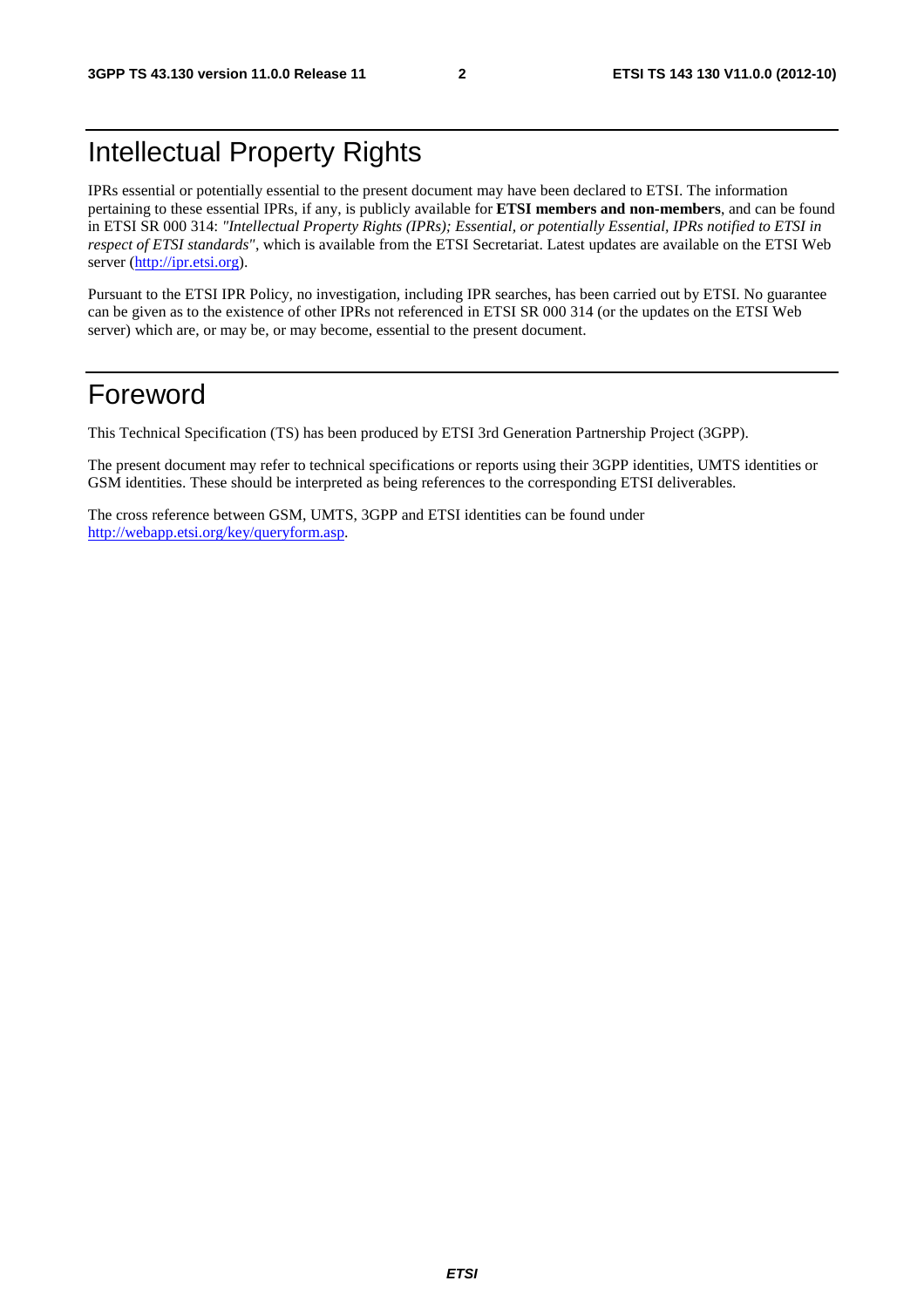$\mathbf{3}$ 

# Contents

| 1                |                               |  |  |  |
|------------------|-------------------------------|--|--|--|
| 2                |                               |  |  |  |
| 3                |                               |  |  |  |
| 3.1              |                               |  |  |  |
| 3.2              |                               |  |  |  |
| 3.3              |                               |  |  |  |
| 4                |                               |  |  |  |
| 4.1              |                               |  |  |  |
| 4.2              |                               |  |  |  |
| 4.3              |                               |  |  |  |
| 5                |                               |  |  |  |
| 5.1              |                               |  |  |  |
| 5.1.1            |                               |  |  |  |
| 5.1.2            |                               |  |  |  |
| 5.1.3            |                               |  |  |  |
| 5.2              |                               |  |  |  |
| 6                |                               |  |  |  |
| 6.1              |                               |  |  |  |
| 6.2              |                               |  |  |  |
| 6.3              |                               |  |  |  |
| 6.4              |                               |  |  |  |
| 7                |                               |  |  |  |
| 7.1              |                               |  |  |  |
| 7.2              |                               |  |  |  |
| 7.2.1            |                               |  |  |  |
| 7.2.2            |                               |  |  |  |
| 7.2.3            |                               |  |  |  |
| 7.2.4            |                               |  |  |  |
| 7.2.5            |                               |  |  |  |
| 7.2.6<br>7.2.6.1 |                               |  |  |  |
| 7.2.6.2          |                               |  |  |  |
| 7.2.6.3          |                               |  |  |  |
| 7.2.6.3.1        |                               |  |  |  |
| 7.2.6.3.2        |                               |  |  |  |
| 7.3              |                               |  |  |  |
| 7.4              |                               |  |  |  |
| 7.4.1            |                               |  |  |  |
| 7.4.2            |                               |  |  |  |
| 7.4.3            |                               |  |  |  |
| 7.4.4            |                               |  |  |  |
|                  | <b>Annex A (Informative):</b> |  |  |  |
|                  |                               |  |  |  |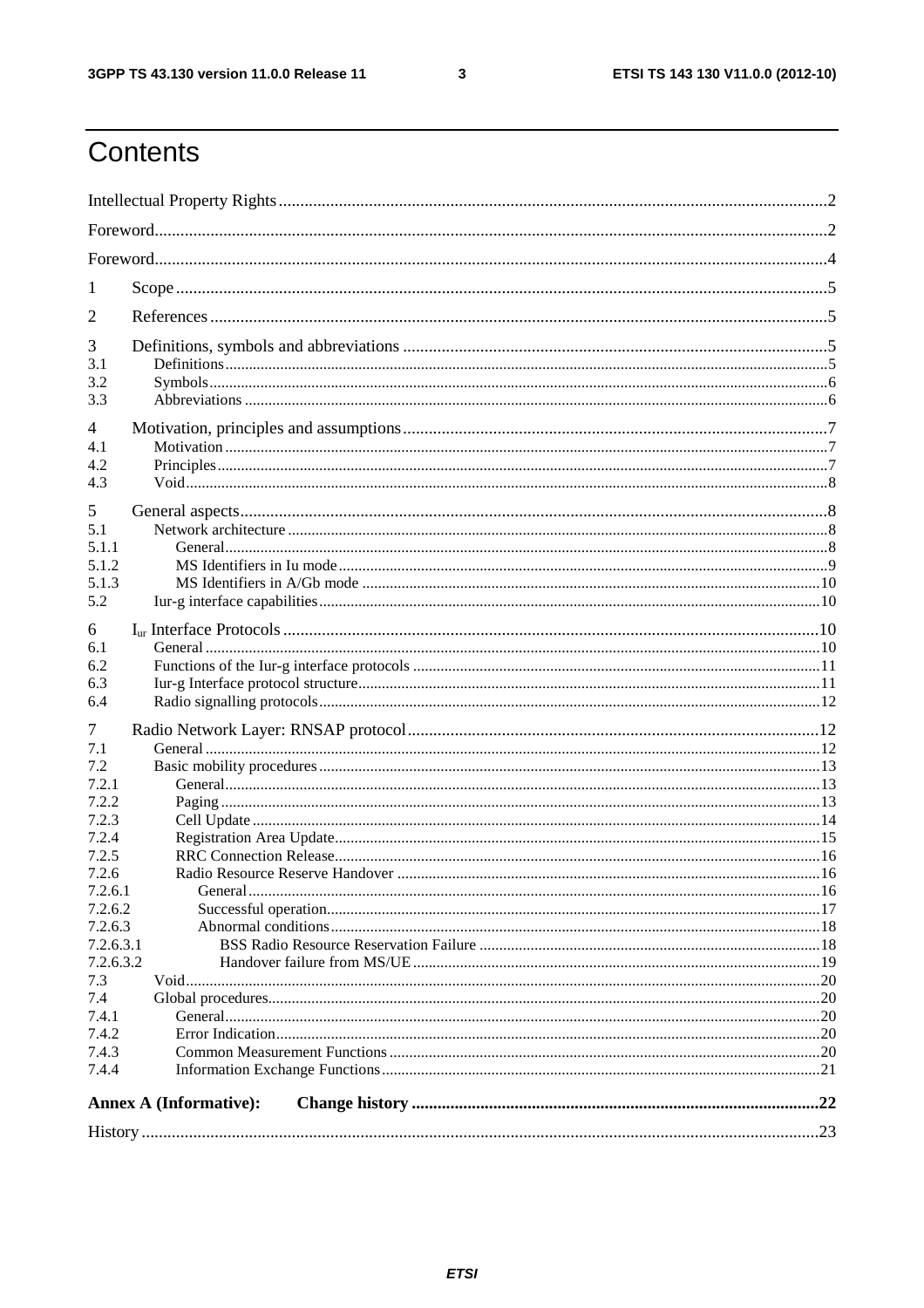# Foreword

This Technical Specification has been produced by the 3<sup>rd</sup> Generation Partnership Project (3GPP).

The contents of the present document are subject to continuing work within the TSG and may change following formal TSG approval. Should the TSG modify the contents of the present document, it will be re-released by the TSG with an identifying change of release date and an increase in version number as follows:

Version x.y.z

where:

- x the first digit:
	- 1 presented to TSG for information;
	- 2 presented to TSG for approval;
	- 3 or greater indicates TSG approved document under change control.
- y the second digit is incremented for all changes of substance, i.e. technical enhancements, corrections, updates, etc.
- z the third digit is incremented when editorial only changes have been incorporated in the document.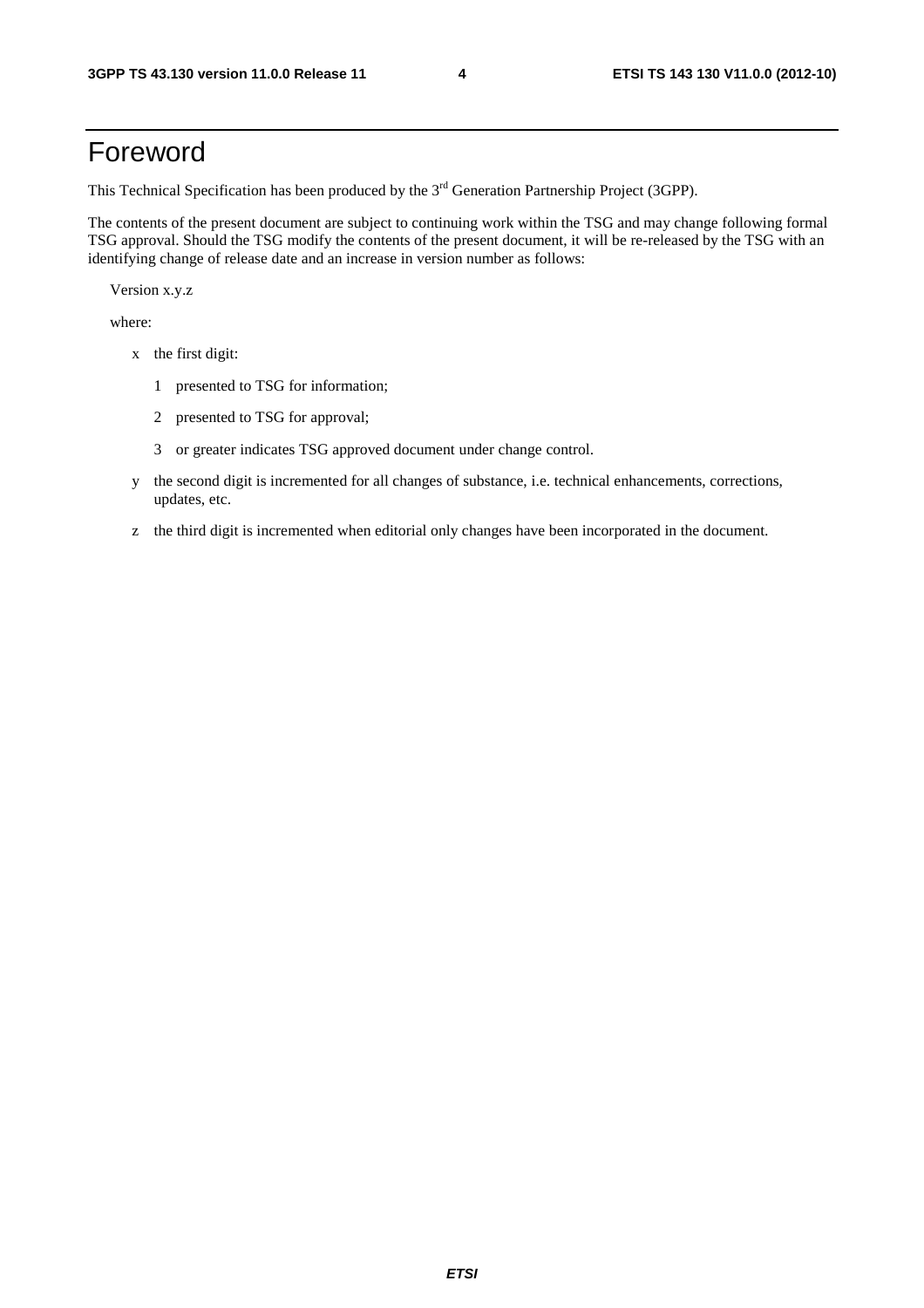### 1 Scope

The present document provides an overview of the Iur-g interface. It describes the motivation, principles and functionality of this interface. It does not contain the detailed description, which it is included in the stage 3 Technical Specifications.

# 2 References

The following documents contain provisions which, through reference in this text, constitute provisions of the present document.

- References are either specific (identified by date of publication, edition number, version number, etc.) or non-specific.
- For a specific reference, subsequent revisions do not apply.
- For a non-specific reference, the latest version applies. In the case of a reference to a 3GPP document (including a GSM document), a non-specific reference implicitly refers to the latest version of that document *in the same Release as the present document*.
- [1] 3GPP TR 21.905, '3rd Generation Partnership Project; Technical Specification Group Services and System Aspects; Vocabulary for 3GPP Specifications'
- [2] 3GPP TS 23.236, '3rd Generation Partnership Project; Technical Specification Group Services and System Aspects; Intra-domain connection of Radio Access Network (RAN) nodes to multiple Core Network (CN) nodes'
- [3] 3GPP TS 25.331, '3rd Generation Partnership Project; Technical Specification Group Radio Access Network; RRC Protocol Specification'
- [4] 3GPP TS 25.420, '3rd Generation Partnership Project; Technical Specification Group Radio Access Network; UTRAN Iur Interface General Aspects and Principles'
- [5] 3GPP TS 25.423, '3rd Generation Partnership Project; Technical Specification Group Radio Access Network; UTRAN Iur Interface RNSAP Signalling'
- [6] 3GPP TS 43.051, 'Technical Specification 3rd Generation Partnership Project; Technical Specification Group GSM/EDGE Radio Access Network; Overall description - Stage 2; (Release 5)'
- [7] 3GPP TS 44.118, '3rd Generation Partnership Project; Technical Specification Group GSM EDGE Radio Access Network; Mobile radio interface layer 3 specification, Radio Resource Control Protocol (RRC); *Iu mode*'

### 3 Definitions, symbols and abbreviations

### 3.1 Definitions

For the purposes of the present document, the terms and definitions given in 3GPP TR 21.905 [1] and the following ones apply:

**A/Gb mode:** mode of operation of the MS when connected to the Core Network via GERAN and the A and/or Gb interfaces.

**MS:** Unless stated otherwise, this refers with no distinction to both MS and UE.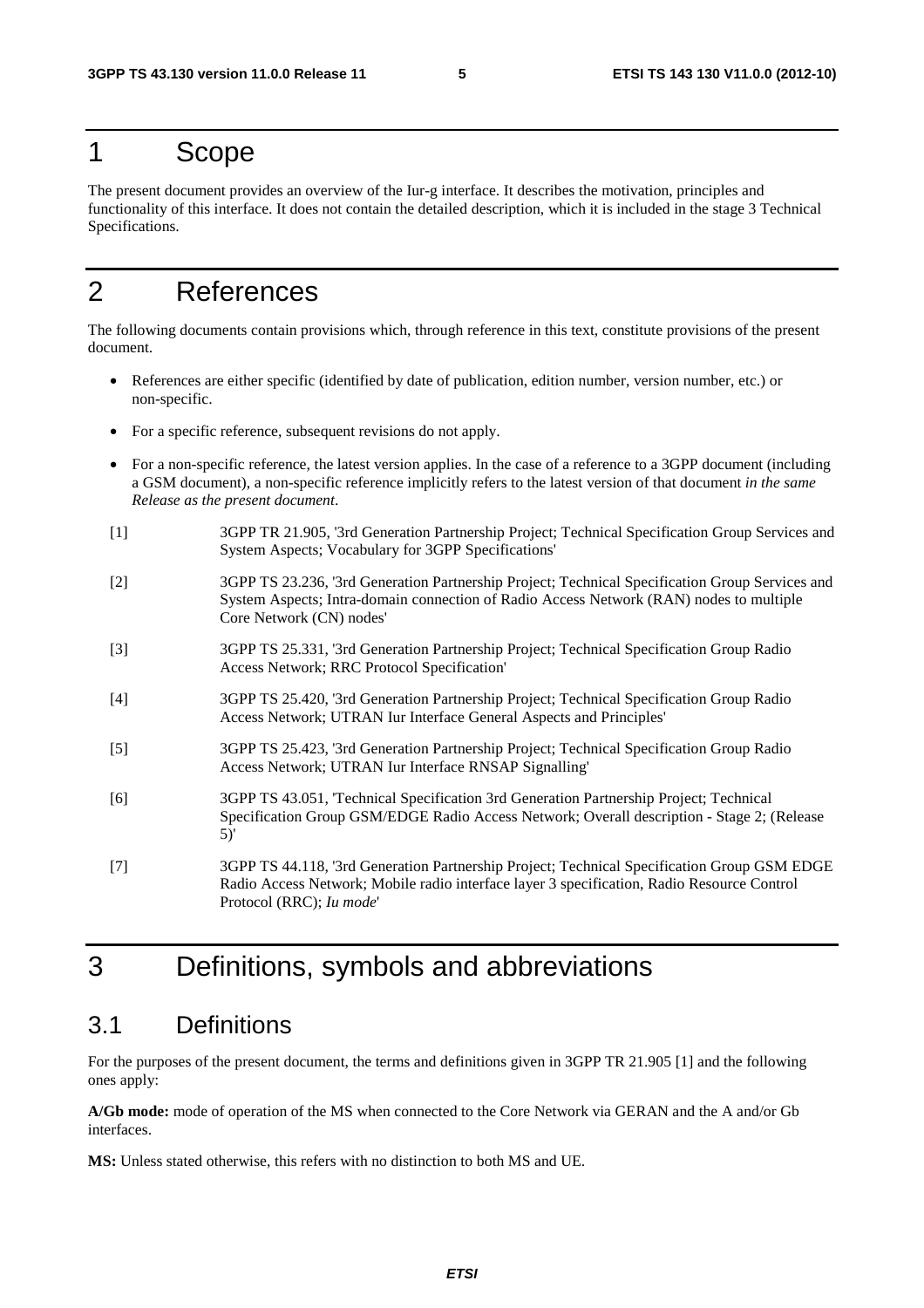**Iu mode:** mode of operation of the MS when connected to the Core Network via GERAN or UTRAN and the Iu interface.

**RAN node**: a BSS or a RNC.

# 3.2 Symbols

For the purposes of the present document, the following symbols apply:

| A         | Interface between a BSS and an MSC                     |
|-----------|--------------------------------------------------------|
| <b>Gb</b> | Interface between a BSS and an SGSN                    |
| Iu        | Interface between a BSS/RNC and the CN                 |
| Iur       | Interface between two RNSs                             |
| $Iur-g$   | Interface between two BSSs or between a BSS and an RNS |
| Um        | Interface between a GERAN MS and a BSS                 |
| Uu        | Interface between a UE and the RNS                     |

### 3.3 Abbreviations

For the purposes of the present document, the following abbreviations apply:

| BSC          | <b>Base Station Controller</b>               |
|--------------|----------------------------------------------|
| <b>BSS</b>   | <b>Base Station Sub-system</b>               |
| <b>CBSS</b>  | <b>Controlling Base Station Sub-system</b>   |
| CN.          | Core Network                                 |
| <b>CRNC</b>  | Controlling Radio Network Controller         |
| <b>GERAN</b> | <b>GSM/EDGE Radio Access Network</b>         |
| <b>GPRS</b>  | General Packet Radio Service                 |
| <b>GRA</b>   | <b>GERAN Registration Area</b>               |
| LA           | <b>Location Area</b>                         |
| <b>MS</b>    | <b>Mobile Station</b>                        |
| <b>MSC</b>   | Mobile Switching Centre                      |
| <b>NACC</b>  | Network Assisted Cell Change                 |
| <b>NNSF</b>  | <b>NAS Node Selection Function</b>           |
| <b>RA</b>    | Routeing Area                                |
| <b>RAN</b>   | Radio Access Network                         |
| <b>RNC</b>   | Radio Network Controller                     |
| <b>RNS</b>   | Radio Network Sub-system                     |
| <b>RNSAP</b> | Radio Network Subsystem Application Part     |
| <b>RNTI</b>  | Radio Network Temporary Identity             |
| <b>RRA</b>   | <b>RAN Registration Area</b>                 |
| RRM          | Radio Resource Management                    |
| <b>SBSC</b>  | Serving Bsc                                  |
| <b>SBSS</b>  | Serving Bss                                  |
| SGSN         | Serving GPRS Support Node                    |
| <b>SRNC</b>  | <b>Serving RNC</b>                           |
| <b>TBSS</b>  | <b>Target BSS</b>                            |
| UE           | <b>User Equipment</b>                        |
| <b>UMTS</b>  | Universal Mobile Telephony System            |
| <b>URA</b>   | <b>UTRAN Registration Area</b>               |
| <b>UTRAN</b> | <b>UMTS Terrestrial Radio Access Network</b> |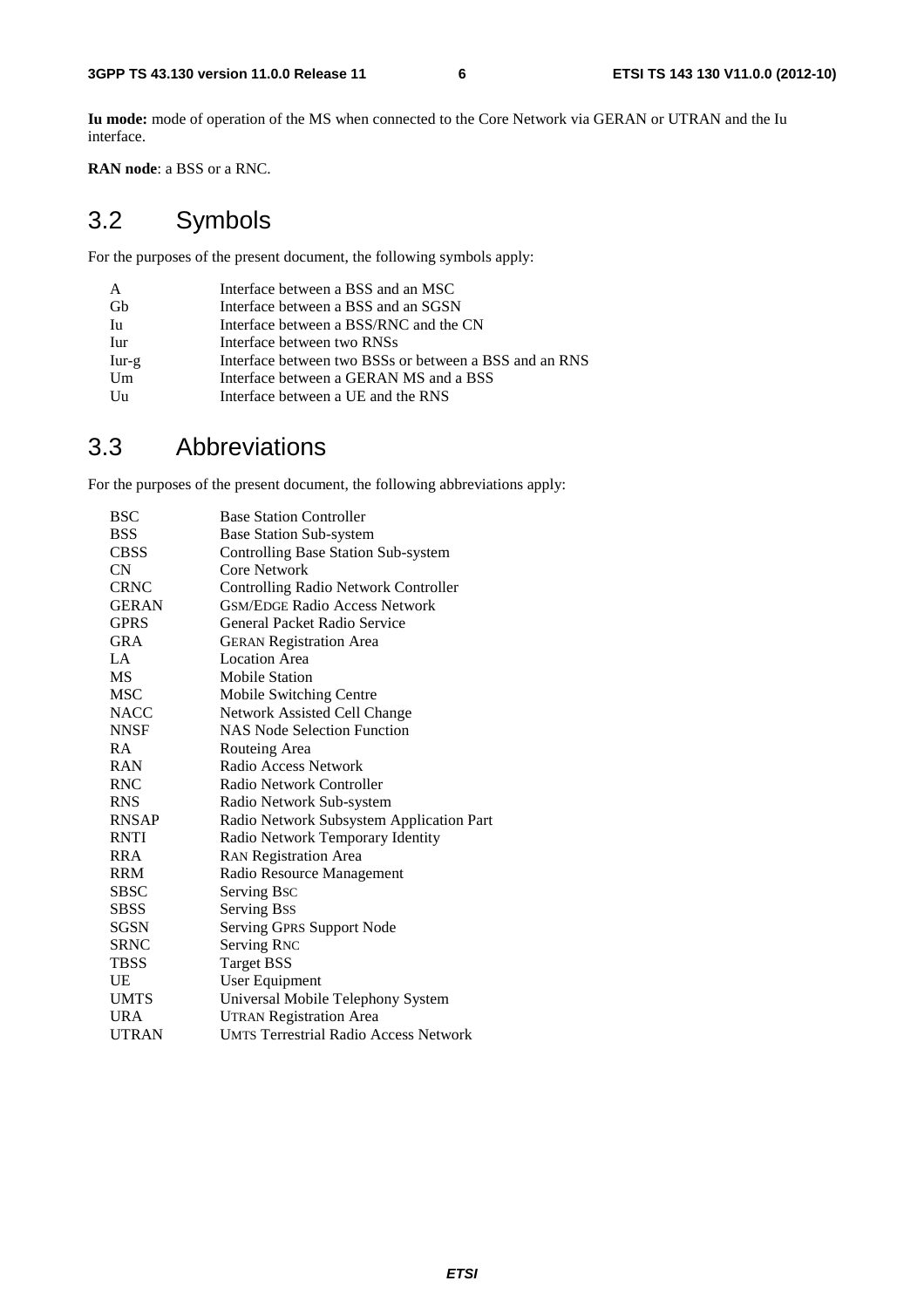# 4 Motivation, principles and assumptions

### 4.1 Motivation

As part of the work to connect GERAN via the Iu interface to the CN, the GRA and RNTI concepts have also been adopted for the GERAN. With these concepts, an inactive mobile in the RRC-GRA\_PCH state (see 3GPP TS 44.118 [7]) will perform signalling to the network whenever it changes the GRA. Since GRAs need not be constrained by BSC coverage areas, it is possible that the MS reselects a cell on a different BSC but on the same GRA. In order maintain the ability to page the mobile in the GRA with the correct RNTI, as well as to enable a path for a GRA update procedure with the serving BSC, it is necessary to have an Iur-g interface between the BSSs.

The same principle applies for dual-RAN capable mobiles. The architecture specifications permit network operators to design networks that alleviate the potential problem caused by dual mode mobiles frequently toggling between UTRAN and GERAN coverage areas (e.g. in indoor coverage situations): for instance, common LAIs and RAIs for GERAN and UTRAN cells in the same geographical area. Defining GERAN and UTRAN cells in common LAs and RAs permits an inactive mobile to change from GERAN to UTRAN coverage or, vice versa, without any signalling to the network. Prior to Release 5, this is possible because GSM/GPRS is does not use the connection oriented Iu interface. From Release 5 on, an *inactive* MS would signal to the network when a cell change involving change of RAN takes place. To prevent this, operators may configure GRA IDs and URA IDs to indicate the same registration area. To enable paging across these registration areas, as well as to enable the possibility to perform GRA/URA update procedures with the serving BSC/RNC, it is necessary to have an Iur-g interface between the BSS and the RNC.

The definition of GRAs/URAs has the following benefits:

- It increases the MT call success rate: by reducing the frequency of updates, it reduces the time during which the MS is believed by the RAN to be in the old registration area, when paging requests would fail.
- It reduces the amount of signalling on the radio interface, since the mobile does not need to indicate cell changes when moving within a GRA/URA.
- For the same reason, it reduces the amount of signalling in the network, thus decreasing the number of updates and of SRNC/SBSC relocation procedures.

The Iur-g may bring other benefits:

- Support for the SRNC/SBSC relocation procedure: the current SRNS relocation procedure defined for UTRAN using the Iur interface could be reused, improving the performance of the procedure. The Cell Update and Relocation Commit messages could be transferred over this interface.

### 4.2 Principles

The Iur-g interface shall be designed based on the following principles:

- The Iur-g interface shall be open.
- From a logical standpoint, this interface is a point to point interface between one BSS and one BSS or RNC within a PLMN. From a physical point of view, the interface could share Iu or other transmission resources.
- The Iur-g interface is optional. The presence of the Iur-g shall be transparent to the MS: the 3GPP specifications shall ensure that all mobiles function correctly irrespective of the presence or absence of the Iur-g interface.
- This interface shall support the exchange of signalling information between a BSS and a BSC/RNC. The Iur-g interface shall not carry user information.
- A GRA contains one or more GERAN cells and zero or more UTRAN cells. A URA contains one or more UTRAN cells and zero or more GERAN cells.
- NOTE: The term RAN Registration Area (RRA) is used in this document to refer to a registration area irrespective of whether it contains GERAN cells, UTRAN cells or both types of cells. The terms GRA and URA will be used in GERAN and UTRAN specifications, respectively, where GRAs may contain UTRAN cells and URAs may contain GERAN cells.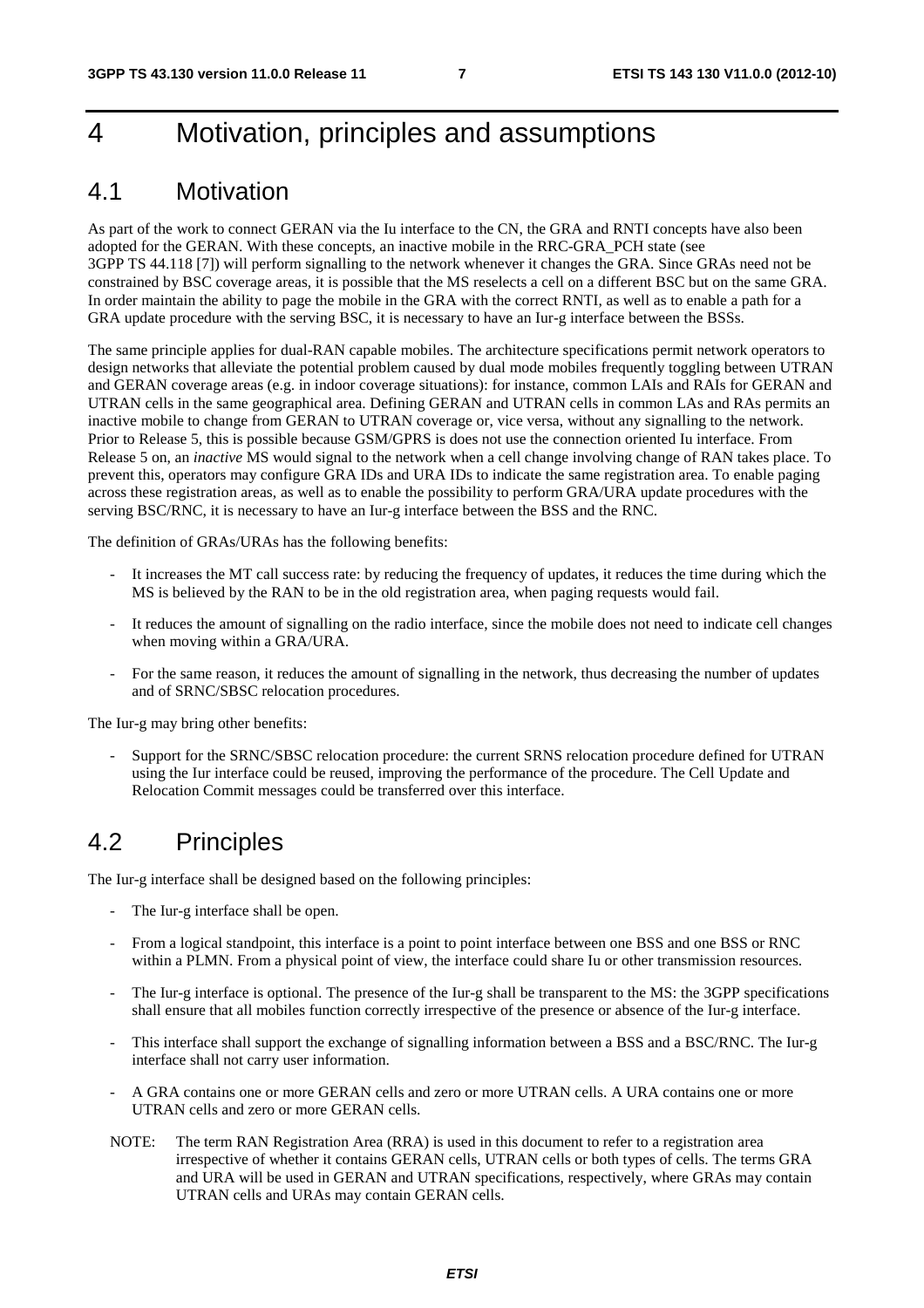- In *Iu mode*, the BSC has been allocated an identifier (BSC-Id) from the same pool of numbers as the RNC-Id.

## 4.3 Void

# 5 General aspects

### 5.1 Network architecture

### 5.1.1 General

The Iur-g interface is the logical interface between two BSSs in *Iu mode* or between an RNS and a BSS in *Iu mode* or between a BSS in *A/Gb mode* and a UTRA-NTDD RNS. The different Iur-g interface combinations are depicted in Figure 1 and Figure 1a.



**Figure 1: Reference architecture for the Iur-g interface (BSS in Iu mode).** 



**Figure 1a: Reference architecture for the Iur-g interface (BSS in** *A/Gb* **mode)**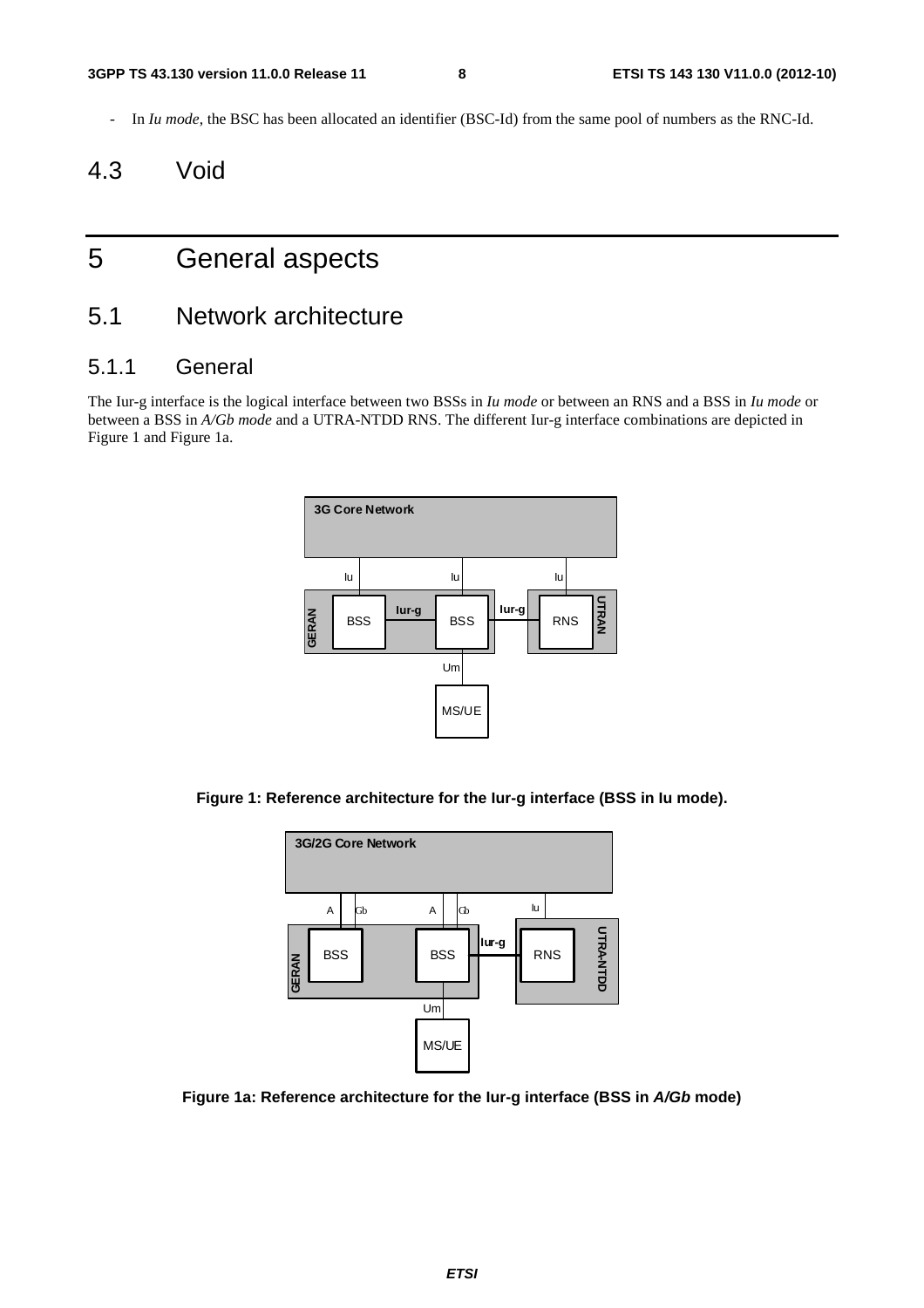### 5.1.2 MS Identifiers in Iu mode

The Radio Network Temporary Identities (RNTI) are used as MS/UE identifiers within the GERAN/UTRAN and in signalling messages between MS/UE and GERAN. Four types of RNTI exist:

- 1) Serving BSS/RNC RNTI (S-RNTI);
- 2) Drift BSS/RNC RNTI (D-RNTI);
- 3) Cell RNTI (C-RNTI);
- 4) UTRAN RNTI (U-RNTI) or GERAN RNTI (G-RNTI);

The S-RNTI is used:

- by the MS/UE to identify itself to the Serving BSS/RNC;
- by the SBSS/SRNC to address the MS/UE; and
- by the DBSS/DRNC to identify the MS/UE to serving BSS/RNC.

The S-RNTI is allocated for all MSs/UEs having an RRC connection. It is allocated by the serving BSS/RNC and it is unique within the serving BSS/RNC. The S-RNTI is reallocated always when the serving BSS/RNC for the RRC connection is changed.

The D-RNTI is used by the serving BSS/RNC to identify the MS/UE to the drift BSS/RNC.

NOTE: The D-RNTI is never used on the Um/Uu interface.

The D-RNTI is allocated by the drift BSS/RNC upon drift MS/UE contexts establishment and it shall be unique within the drift BSS/RNC. Serving BSS/RNC shall know the mapping between the S-RNTI and the D-RNTIs allocated in the drift BSS for the same MS/UE. The drift BSS/RNC shall know the S-RNTI and SBSS-ID/RNC-ID related to the existing D-RNTI within the drift BSS/RNC.

The C-RNTI is used this identifier is used only in UTRAN:

- in case of the Iur-g interface between UTRAN and GERAN (specifically the case of a SBSS and DRNC);
- by the UE to identify itself to the controlling RNC; and
- by the controlling RNC to address the UE.

The C-RNTI is allocated by the controlling RNC upon UE accessing a new cell. The C-RNTI shall be unique within the accessed cell. The controlling RNC shall know the D-RNTI associated to the C-RNTI within the same logical RNC (if any).

The G-RNTI/U-RNTI is allocated to an MS/UE having an RRC connection and it identifies the MS/UE within GERAN/UTRAN. The G-RNTI/U-RNTI is composed of:

- SBSS/SRNC identity; and
- S-RNTI.

Each BSS/RNC has a unique identifier within the GERAN/UTRAN part of the PLMN, denoted by BSS/RNC identifier (BSS-ID/RNC-ID). This identifier is used to route GERAN/UTRAN interface messages to the correct BSS/RNC. The BSS-ID/RNC-ID of the serving BSS/RNC together with the S-RNTI is a unique identifier of the MS/UE in the GERAN/UTRAN part of the PLMN.

From this architecture, there are three possible scenarios for a particular MS/UE:

- a) Both the serving and the controlling RAN nodes are BSCs.
- b) The serving RAN node is a BSC and the controlling RAN node is an RNC.
- c) The serving RAN node is an RNC and the controlling RAN node is a BSC.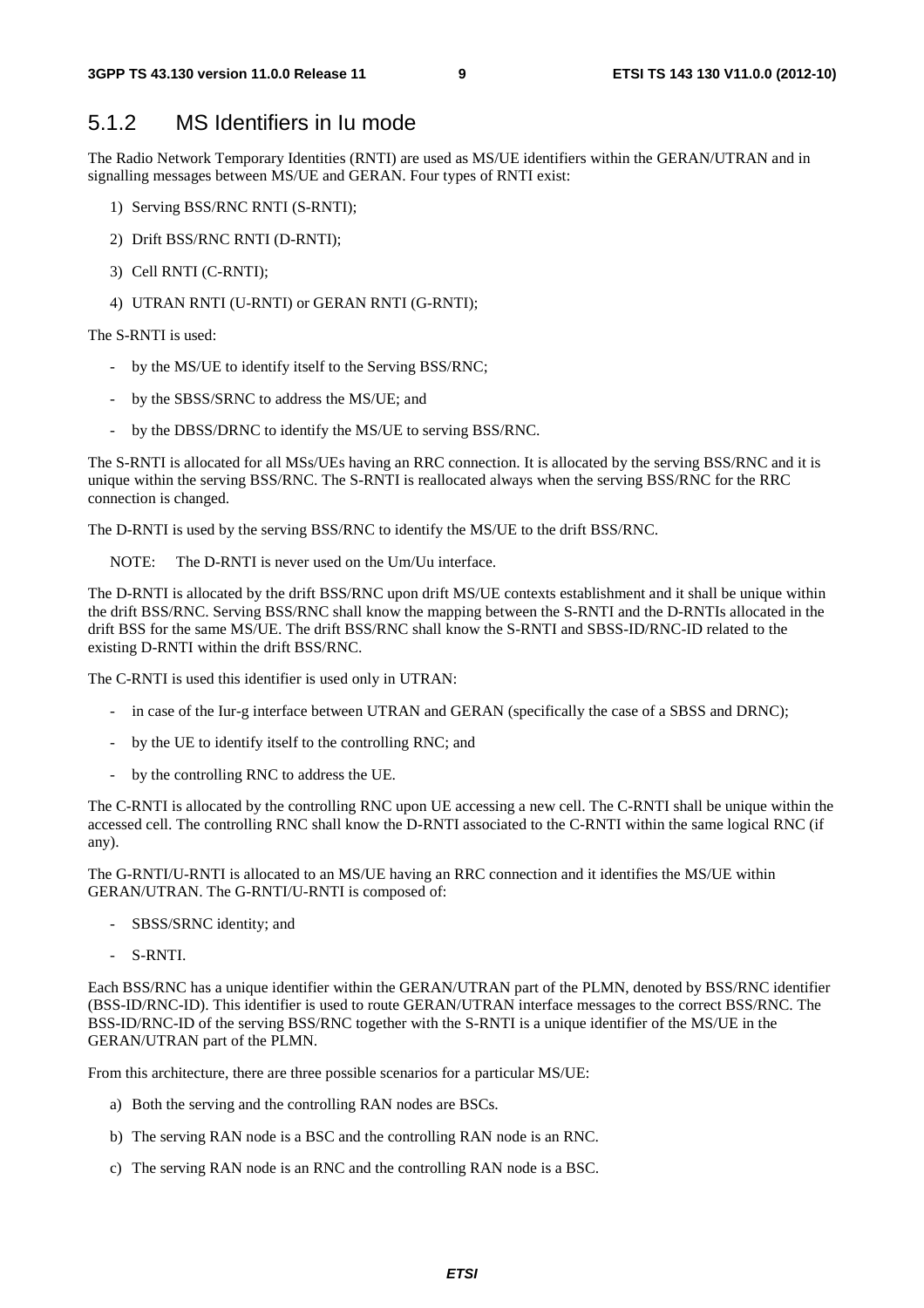#### **3GPP TS 43.130 version 11.0.0 Release 11 10 ETSI TS 143 130 V11.0.0 (2012-10)**

These scenarios are shown in Figure 2.



**Figure 2: Scenarios using the Iur-g interface (BSS in** *Iu mode***)** 

### 5.1.3 MS Identifiers in A/Gb mode

The Radio Network Temporary Identity (RNTI) is used as a MS/UE identifier within the GERAN/UTRAN. One type of RNTI exists:

#### - Drift RNTI (D-RNTI)

The D-RNTI is allocated by the TBSS and is used to identify the MS/UE during a handover via the Iur-g interface.

There is one possible scenario in which the D- RNTI is used:

a) The serving RAN node is a UTRA-NTDD RNC and the target RAN node is a BSS



**Figure 2a: Scenario using the Iur-g interface (BSS in** *A/Gb mode***)** 

### 5.2 Iur-g interface capabilities

The Iur-g interface provides capability to support radio interface mobility between BSSs or between a BSS and an RNS of UEs having a connection with the GERAN or the UTRAN. This capability includes the support of paging, cell update, registration area update and handover between BSSs or between a BSS and an RNS. Further, Iur-g interface provides capability to support information exchange between two BSSs or between a BSS and RNS.

# 6 Iur Interface Protocols

### 6.1 General

There shall exist a clear separation between the Radio Network Layer and the Transport Layer. Therefore, the radio network signalling is separated from the data transport resource and traffic handling as shown in Figure 3. This separation is also present in the Iur interface (see 3GPP TS 25.420 [4]).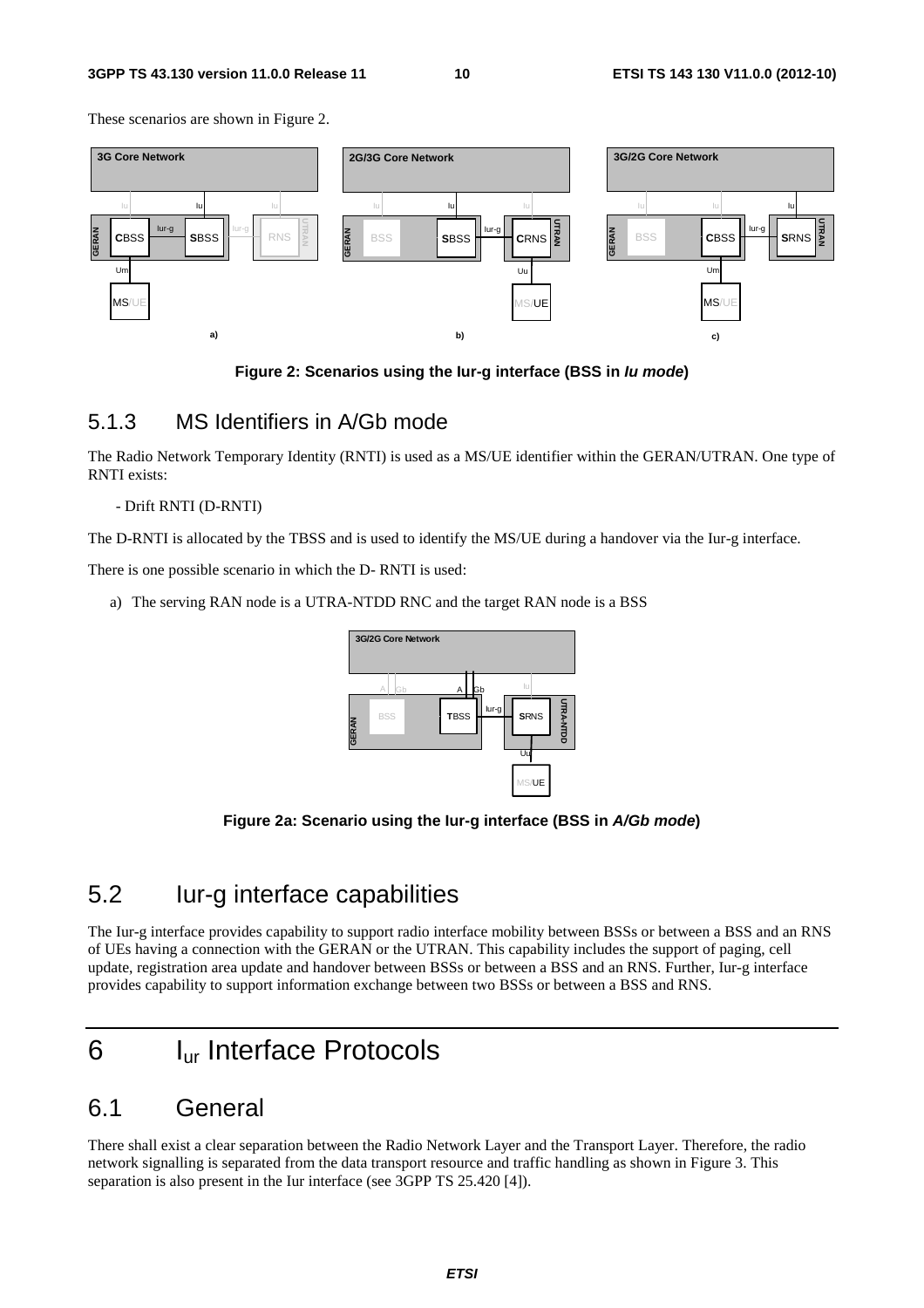Since the Iur-g does not carry user data information, neither data transport resources nor Transport Signalling are present on this interface. These elements, present in the Iur interface but not in the Iur-g, are shown in dotted lines in Figure 3.



#### **Figure 3: Separation of Radio Network Protocols and transport over Iur-g.**

The following Table lists all stage 3 specifications that are used for Iur-g interface:

|  |  |  | Table 1: Stage 3 lur-g interface specifications |
|--|--|--|-------------------------------------------------|
|--|--|--|-------------------------------------------------|

| Spec. No  | Spec. Name                                          |
|-----------|-----------------------------------------------------|
| TS 25.401 | <b>UTRAN Overall Description</b>                    |
| TS 25.420 | UTRAN Iur Interface: General Aspects and Principles |
| TS 25.421 | UTRAN lur interface Layer 1                         |
| TS 25.422 | UTRAN lur Interface Signalling Transport            |
| TS 25.423 | UTRAN lur Interface RNSAP Signalling                |

### 6.2 Functions of the Iur-g interface protocols

The list of functions on the Iur-g interface is the following:

- **Paging**. This function allows the SBSS/SRNC to page a MS/UE in a GRA/URA or a cell in the DBSS/DRNS;
- **Relocation Execution**. This function allows the SBSS/SRNC to finalise a Relocation previously prepared via other interfaces;
- **Reporting of General Error Situations**. This function allows reporting of general error situations, for which function specific error messages have not been defined.
- **Measurements on Common Resources**. This function allows an BSS/RNC to request from another BSS/RNC to initiate measurements on Common Resources. The function also allows the requested BSS/RNC to report the result of the measurements.

**Radio Resource Reserve Handover**. This function allows the SRNC to request allocation of radio resources in the TBSS prior to the HANDOVER REQUEST message is received from the Core Network.

# 6.3 Iur-g Interface protocol structure

The Iur interface protocol architecture consists of two functional layers:

- **Radio Network Layer**: it defines the procedures related to the interaction of two BSSs or between a BSS and an RNC within a PLMN. The radio network layer consists of a Radio Network Control Plane and a Radio Network User Plane. The functionality of the Radio Network User Plane of the Iur-g interface is null.
- **Transport Layer:** it consists of two planes: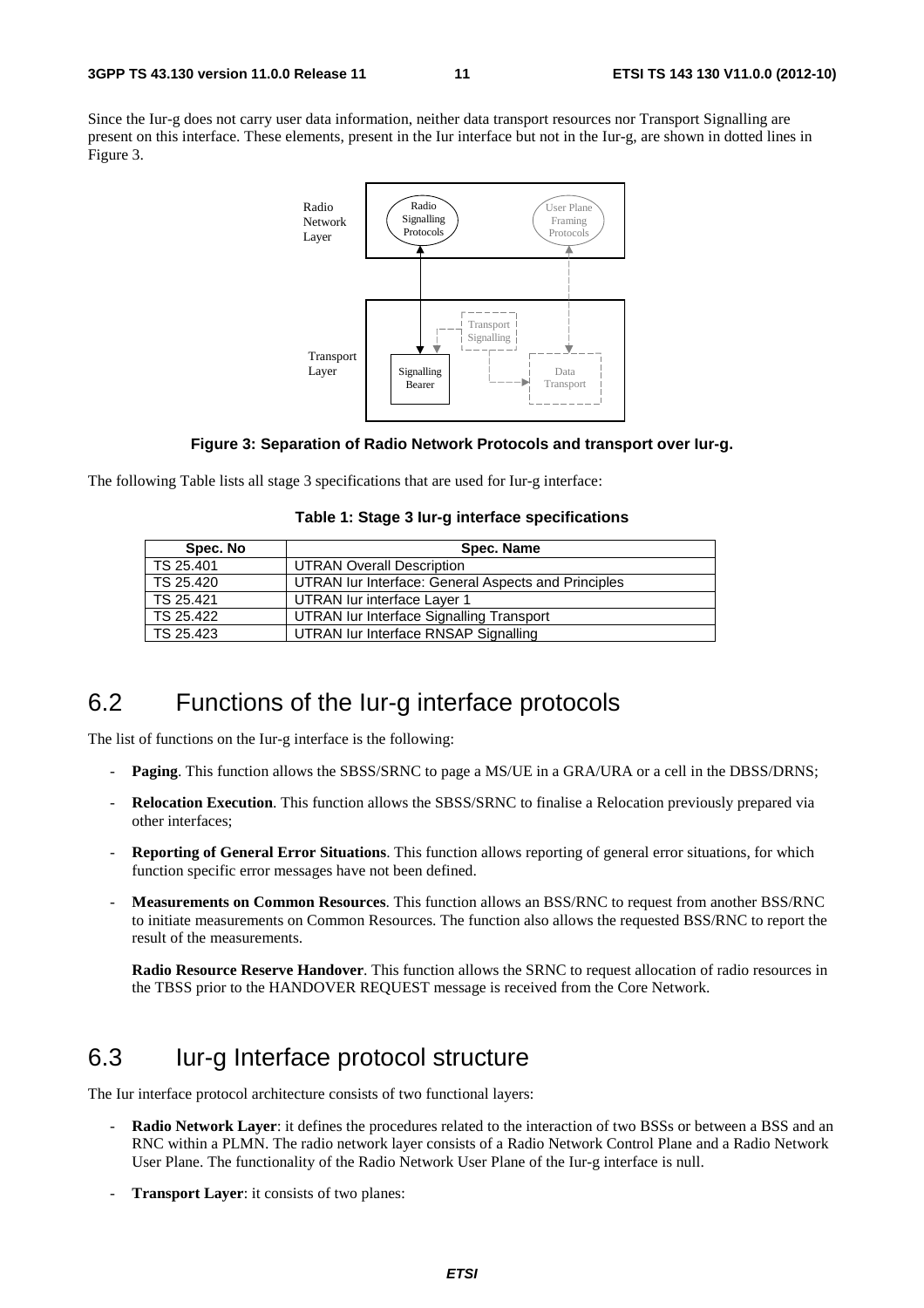- a) **Transport Network Control Plane**: it defines procedures for establishing physical connections between two BSSs or between a BSS and an RNC within a PLMN. The functionality of the Transport Network Control Plane of the Iur-g interface is null.
- b) **Transport Network User Plane**: it provides means for the transport of the Radio Network Layer information.



**Figure 4: Iur-g interface protocol structure.** 

### 6.4 Radio signalling protocols

The protocol responsible for providing signalling information across the Iur-g interface is a sub-set of the Radio Network Subsystem Application Part (RNSAP) (see 3GPP TS 25.423 [5]). This subset of RNSAP is terminated by two BSSs or by the BSS and RNC inter-connected via the Iur-g interface.

The subset of RNSAP procedures applicable to the Iur-g interface are divided into two modules as follows:

- 1. **RNSAP Basic Mobility Procedures**: these procedures are used to handle the mobility within GERAN or between GERAN and UTRAN.
- 2. **RNSAP Global Procedures**: these procedures are not related to a specific MS. The procedures in this module are in contrast to the above module involving two peer CBSSs or a CBSS and a CRNC.

# 7 Radio Network Layer: RNSAP protocol

### 7.1 General

The following sub-clauses describe the applicability of the procedures that are supported on the Iur-g interface. The actual Iur-g interface procedures are further described in 3GPP TS 25.423 [5]. These sub-clauses show those procedures integrated with procedures on other interfaces and/or events in other network entities than the BSS or the RNC.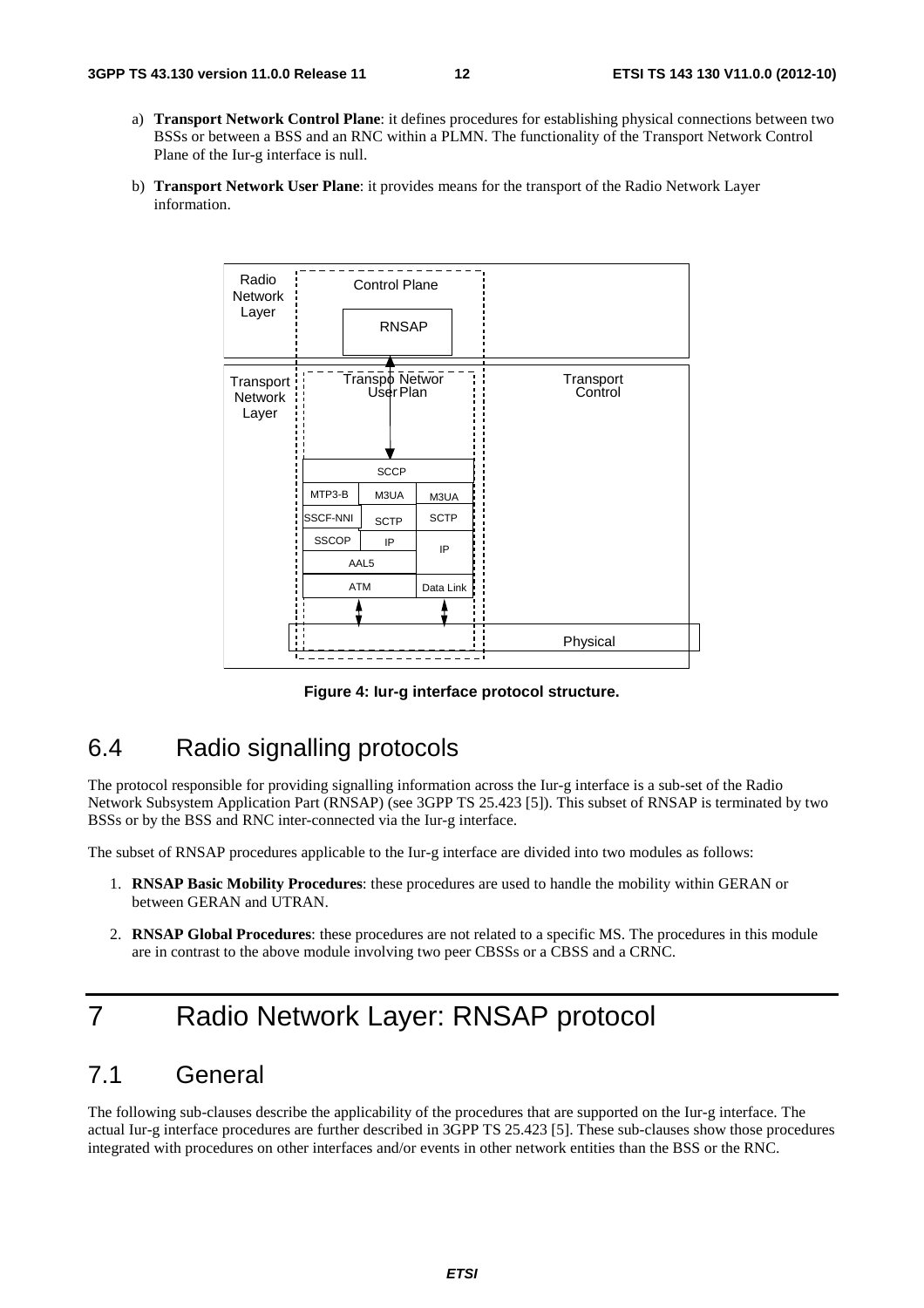### 7.2 Basic mobility procedures

### 7.2.1 General

The Iur-g interface has no Radio Network User Plane functionality.

In Iu mode, SBSS/SRNS relocation is performed during every Cell Update procedure. Therefore, the only state when the MS is simultaneously known by two BSSs or one BSS and one RNC is in GERAN RRC-GRA\_PCH state and UTRAN URA\_PCH state.

In the GERAN RRC-GRA PCH and UTRAN URA PCH states, the following procedures related to the mobility of the MS are supported over the Iur-g interface:

- Paging;
- Cell Update;
- Registration Area Update; and
- RRC Connection Release.

In *A/Gb mode*, the following procedure related to the mobility of the MS is supported over the Iur-g interface:

Radio Resource Reserve Handover.

The following sub-clauses describe how these procedures are performed over the Iur-g interface.

Elementary procedures over the Iur-g interface that support above mentioned mobility procedures are specified in 3GPP TS 25.423 [5] and are listed in the table below categorized by *Iu mode* and *A/Gb mode* respectively:

| <b>Elementary Procedure</b>                           | <b>Initiating Message</b>                                    | <b>Allowed Operating</b><br><b>Mode for BSS</b> |
|-------------------------------------------------------|--------------------------------------------------------------|-------------------------------------------------|
| <b>Uplink Signalling Transfer</b>                     | <b>GERAN UPLINK SIGNALLING TRANSFER</b><br><b>INDICATION</b> | lu mode only                                    |
| Downlink Signalling Transfer                          | DOWNLINK SIGNALLING TRANSFER REQUEST                         | lu mode only                                    |
| <b>Relocation Commit</b>                              | <b>RELOCATION COMMIT</b>                                     | Both Ju mode and A/Gb<br>mode                   |
| Paging                                                | <b>PAGING REQUEST</b>                                        | lu mode only                                    |
| <b>Enhanced Relocation</b><br><b>Resource Reserve</b> | <b>ENHANCED RELOCATION RESOURCE</b><br><b>REQUEST</b>        | A/Gb mode only                                  |
| <b>Enhanced Relocation</b><br><b>Resource Release</b> | ENHANCED RELOCATION RESOURCE<br><b>RELEASE COMMAND</b>       | A/Gb mode only                                  |

#### **Table 2: Iur-g basic mobility procedures**

### 7.2.2 Paging

The MS/UE in the RRC-GRA\_PCH and URA-PCH states may receive a CN initiated paging message. The Paging Request message received by the serving node (BSS or RNC) shall trigger paging over the registration area. In case registration area consists of cells belonging to different BSS/RNC, then the RNSAP Paging procedure over the Iur-g interface is used.. This procedure is used by the SBSS/SRNC to indicate to a CBSS/CRNC that an MS shall be paged in a cell or GRA/URA that is under the control of the CBSS/CRNC.

To illustrate further the usage of this procedure the following figure describes a scenario when the MS/UE has a context active towards PS domain and paging request is issued by the CS domain.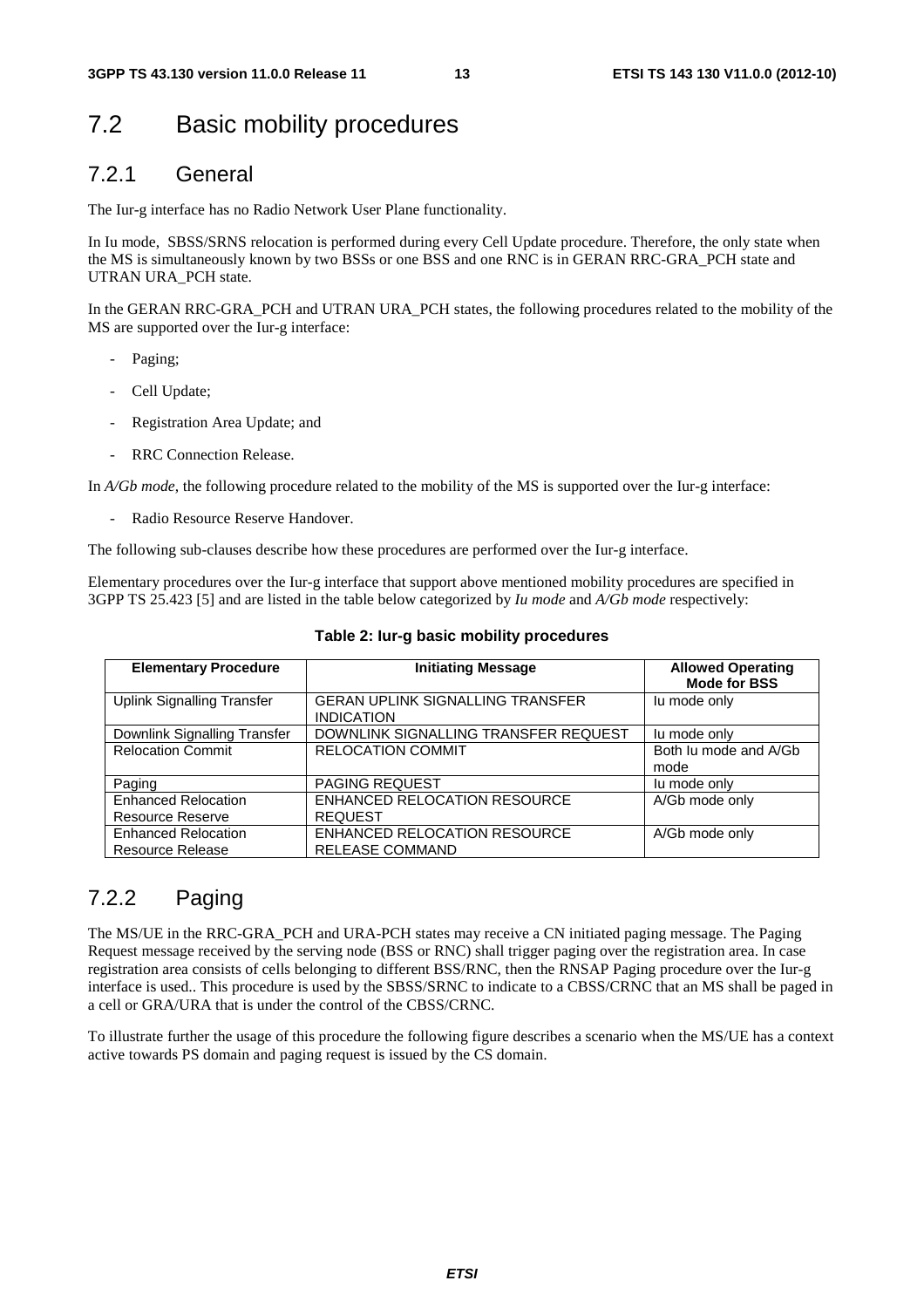

**Figure 5: Example of Paging over Iur-g** 

### 7.2.3 Cell Update

In the RRC-GRA\_PCH or URA\_PCH states the MS/UE may initiate the Cell Update procedure for reasons of uplink activity, whether that is an answer to a page, periodic cell update or uplink data transfer. As explained in sub-clause 4.3, a Cell Update procedure shall always trigger the SRNC/SBSS relocation. The following figure describes the signalling flow for Cell Update procedure.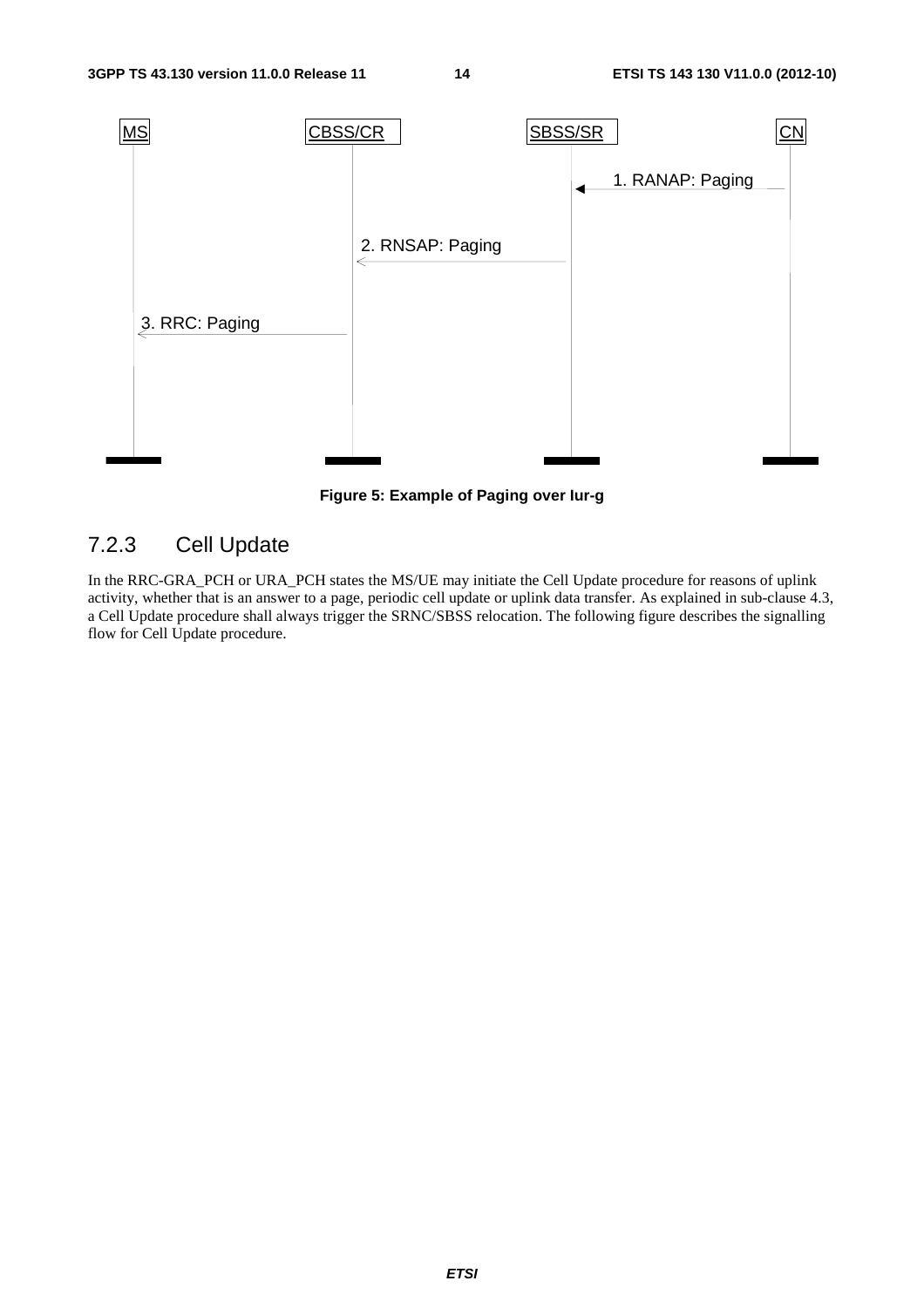

**Figure 6: Cell Update with Relocation (Simplified)** 

- 1. MS/UE in RRC-GRA\_PCH and URA\_PCH states triggers the Cell Update procedure by sending RRC CELL UPDATE message to the DBSS/DRNC.
	- DBSS/DRNC will use RNSAP Uplink Signalling Transfer procedure to forward the Cell Update message to the SBSS/SRNC. The message that is used for this is GERAN Uplink Signalling Transfer Indication. The procedure and the contents of the message are described in 3GPP TS 25.423 [5]. There are two messages already defined one for FDD and one for TDD. In case of the Iur-g interface, RNSAP GERAN UPLINK SIGNALLING TRANSFER INDICATION message (GERAN message) is used.
- 2. Upon reception of CELL UPDATE message, the SBSS/SRNC shall trigger the SBB/SRNC relocation. Steps 4, 5, and 6 are not relevant for this discussion so they are omitted.
- 7. The Relocation Commit procedure is used by the source BSS/RNC to execute the relocation. This procedure is described in 3GPP TS 25.423 [5]. The procedure is triggered by the RELOCATION COMMIT message.
- 9. Assuming a successful relocation the former DBSS/DRNC, the SBSS/SRNC shall send the CELL UPDATE CONFIRM message to the UE/MS.

### 7.2.4 Registration Area Update

The MS/UE shall trigger the GRA/URA Update Procedure when there is a change in registration area, or based on the timers related to the periodic GRA/URA update. The following figure shows an example of a successful GRA/URA Update. This example assumes no SBSS/SRNC relocation.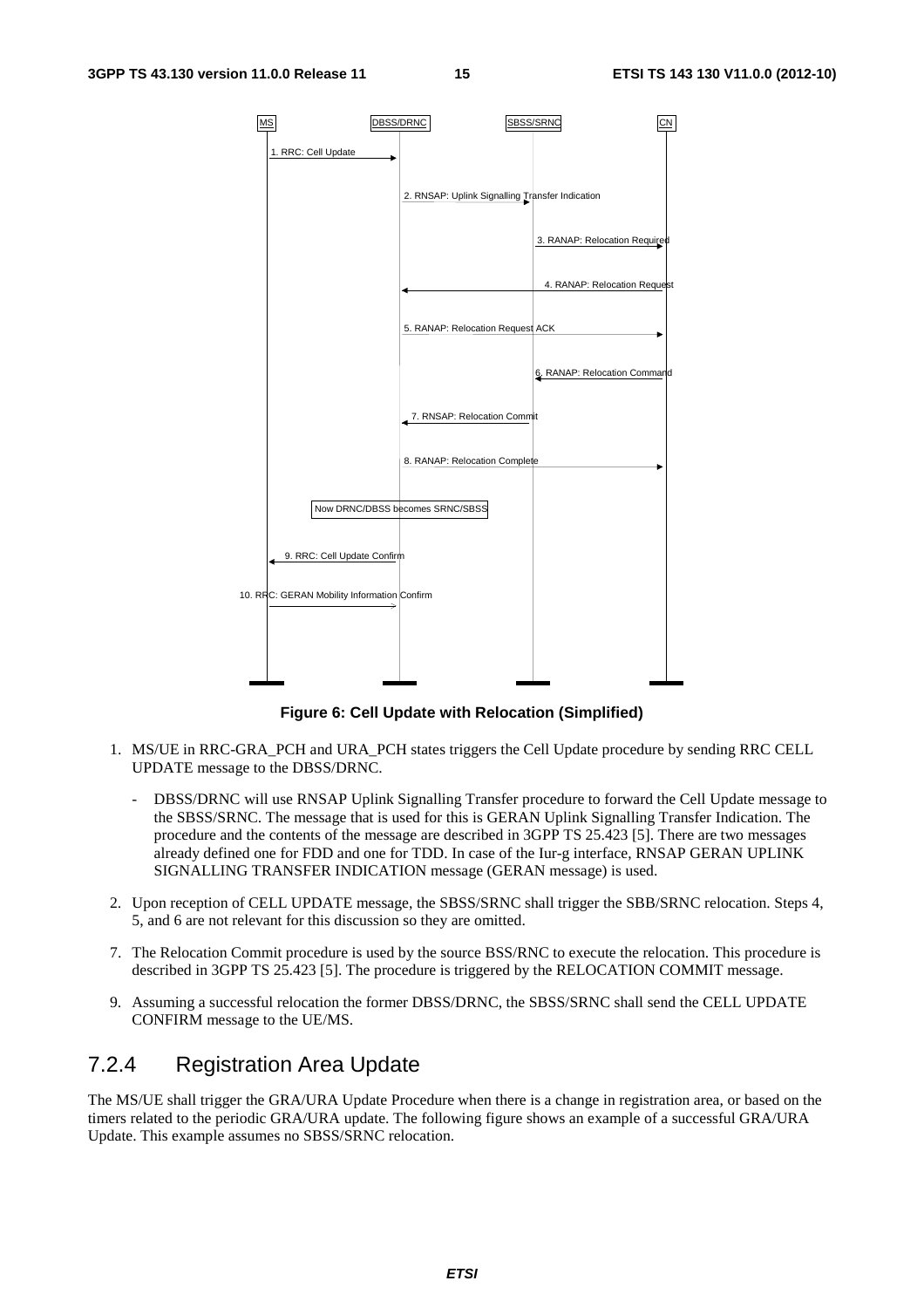

**Figure 7: GRA Update, no relocation (Simplified)** 

- 1. The MS/UE in RRC-GRA or URA\_PCH states triggers the GRA/URA Update procedure by sending RRC GRA/URA UPDATE message to the DBSS/DRNC.
	- The DBSS/DRNC uses RNSAP Uplink Signalling Transfer procedure to forward the GRA/URA UPDATE message to the SBSS/SRNC. The GERAN UPLINK SIGNALLING TRANSFER INDICATION message is used for this. The procedure and the contents of the message are described in 3GPP TS 25.423 [5].
- 2. Upon reception of the GERAN UPLINK SIGNALLING TRANSFER INDICATION message containing the RRC GRA/URA UPDATE message, the SBSS/SRNC shall include the GRA/URA UPDATE CONFIRM message and use the Downlink Signalling Transfer procedure to request the DRNC/DBSS the transfer of the message to the MS/UE. The Downlink Signalling Transfer procedure is specified in 3GPP TS 25.423 [5]and it is triggered by DOWNLINK SIGNALLING TRANSFER REQUEST message. The content of this message is specified in 3GPP TS 25.423 [5]. The content of the message should be the same in case of the Iur-g interface, except for C-Id IE. In case of a DRNC, the C-Id is used, while in case of a DBSS, the CI IE shall be used.
- 3. The DBSS/DRNC shall send the GRA/URA UPDATE CONFIRM message to the UE/MS.

### 7.2.5 RRC Connection Release

The SBSS/SRNC may trigger the RRC Connection Release procedure for an MS/UE in RRC-GRA\_PCH or URA\_PCH states. In order to release the RRC connection, the SBSS/SRNC shall first trigger the paging procedure. The SBSS/SRNC, in response to the Cell Update procedure, may then use the DOWNLINK SIGNALLING TRANSFER INDICATION message to relay the RRC CONNECTION RELEASE message to the MS/UE.

In addition, the SBSS/SRNC, in response to any Cell Update or GRA/URA Update procedures, may decide to trigger the release of RRC Connection. In that case the SBSS/SRNC shall use the DOWNLINK SIGNALLING TRANSFER INDICATION message to relay the RRC CONNECTION RELEASE message to the MS/UE.

### 7.2.6 Radio Resource Reserve Handover

#### 7.2.6.1 General

This procedure applies to intra and inter-MSC handover in case of CS domain handover/relocation from UTRA-NTDD RNS to GERAN BSS operating in A/Gb mode and it is used on purpose to reduce the handover preparation time when an inter-system CS handover is triggered from an RNS to a BSS.

This procedure allows the SRNS to request allocation of radio resources in the TBSS for an inter-system CS handover prior to the HANDOVER REQUEST message is received from the Core Network, allowing the SRNS to start the handover command process towards the MS/UE before the reception of the RELOCATION COMMAND message from the Core Network.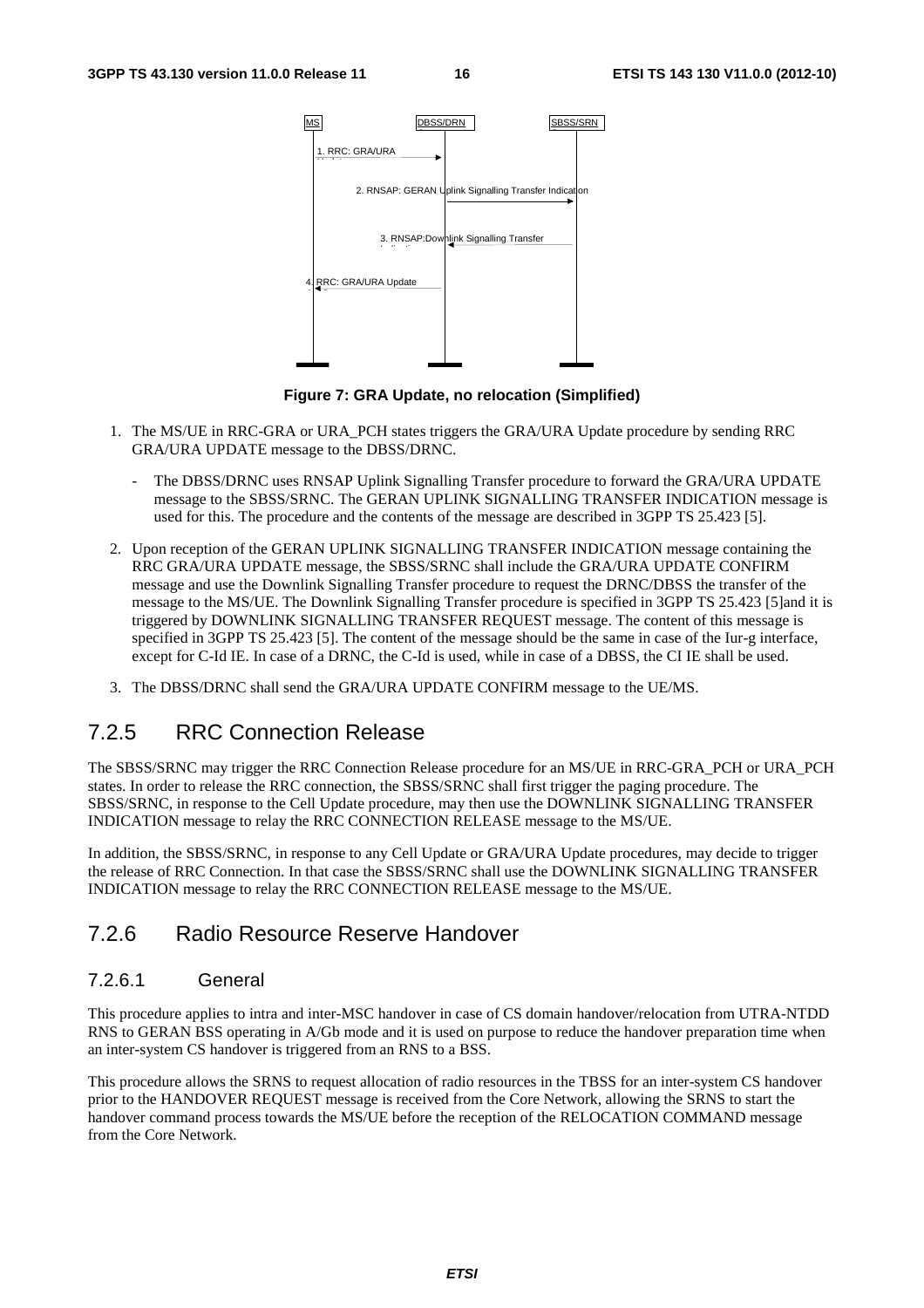#### 7.2.6.2 Successful operation





- 1. After receiving the measurement report from the MS/UE and having considered the GSM neighbor cells capacity and load information, the SRNS decides to handover the MS/UE to a neighbor GSM cell.
- 2. An Iur-g connection is established by the SRNS towards the BSS serving the targeted neighbour GSM cell. The SRNS sends the ENHANCED RELOCATION RESOURCE REQUEST message to the TBSS in order to reserve radio resources for the MS/UE.
- 3. At reception of the ENHANCED RELOCATION RESOURCE REQUEST message the TBSS allocates a D-RNTI (Drift-Radio Network Temporary Identity) for the MS/UE and reserves the radio resources according to the Speech Version parameter (the MS/UE preferences for GSM). The TBSS builds the *L3 Information Container* IE (containing the (RR) HANDOVER COMMAND message) and sends it together with the *D-RNTI* IE in the ENHANCED RELOCATION RESOURCE RESPONSE message to the SRNS.
- 4. Receiving the ENHANCED RELOCATION RESOURCE RESPONSE message the SRNS sends the (RR) HANDOVER COMMAND message included in the *L3 information container* IE to the MS/UE encapsulated in the HANDOVER FROM UTRAN COMMAND message.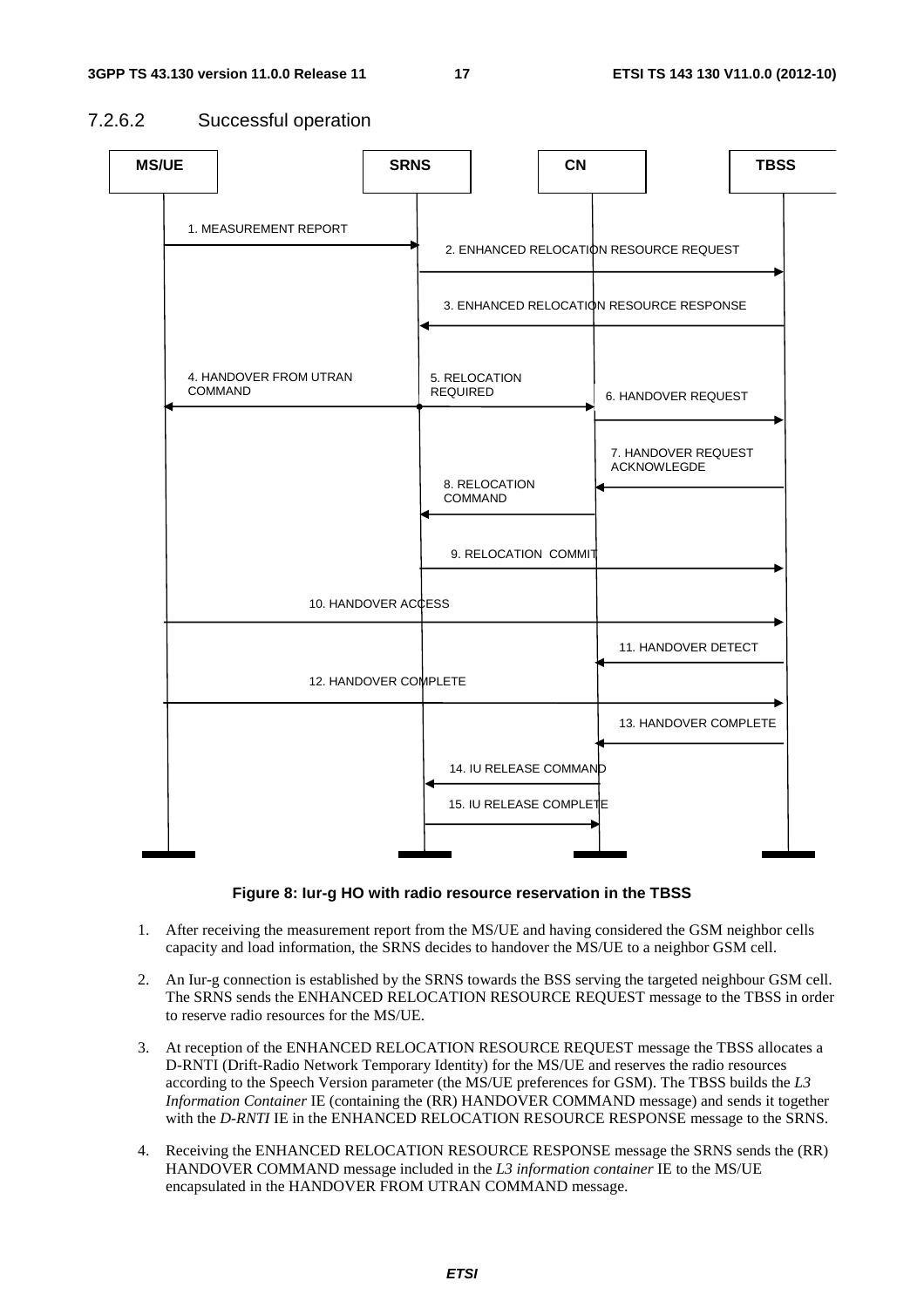- 5. SRNS sends the RELOCATION REQUIRED message to the CN with the D-RNTI encapsulated in the *Old BSS to New BSS* IE.
- 6. The CN sends the HANDOVER REQUEST message to the TBSS with the D-RNTI encapsulated in the *Old BSS to New BSS* IE. The TBSS correlates the received D-RNTI in the HANDOVER REQUEST message with the D-RNTI identifying the previously reserved radio resources.
- 7. The TBSS sends the HANDOVER REQUEST ACKNOWLEDGE message to the CN.
- 8. The CN sends the RELOCATION COMMAND message to the SRNS.
- 9. The SRNS sends the RELOCATION COMMIT message to the TBSS for the concerned MS/UE (and D-RNTI).
- 10. The MS/UE is accessing the target GSM cell by sending the HANDOVER ACCESS message to the TBSS.
- 11. The TBSS sends the HANDOVER DETECT message to the CN since it has already received the RELOCATION COMMIT message from the SRNS. Otherwise if the RELOCATION COMMIT message for concerned MS/UE is not received in the TBSS, then the TBSS shall not send the HANDOVER DETECT message to the CN. In this case the TBSS shall wait for the RELOCATION COMMIT message before sending the HANDOVER DETECT message to the CN.
- 12. The MS/UE sends the HANDOVER COMPLETE message to the TBSS.
- 13. The TBSS forwards the message to the CN.
- 14. The CN sends the IU RELEASE COMMAND message to the SRNS after receiving the HANDOVER COMPLETE message.
- 15. After releasing the UTRAN resources and the Iur-g connection towards the TBSS, the SRNC sends the IU RELEASE COMPLETE message to the CN.
- 7.2.6.3 Abnormal conditions
- 7.2.6.3.1 BSS Radio Resource Reservation Failure



**Figure 9: BSS Radio Resource Reservation Failure** 

- 1. SRNS sends the ENHANCED RELOCATION RESOURCE REQUEST message to the TBSS in order to reserve radio resources for the MS/UE.
- 2. If the TBSS can not reserve the requested radio resources, then the TBSS returns the ENHANCED RELOCATION RESOURCE FAILURE message to the SRNS with appropriate Cause value included in the message.
- 3. Upon reception of the ENHANCED RELOCATION RESOURCE FAILURE message the SRNS starts releasing the dedicated Iur-g connection towards the TBSS.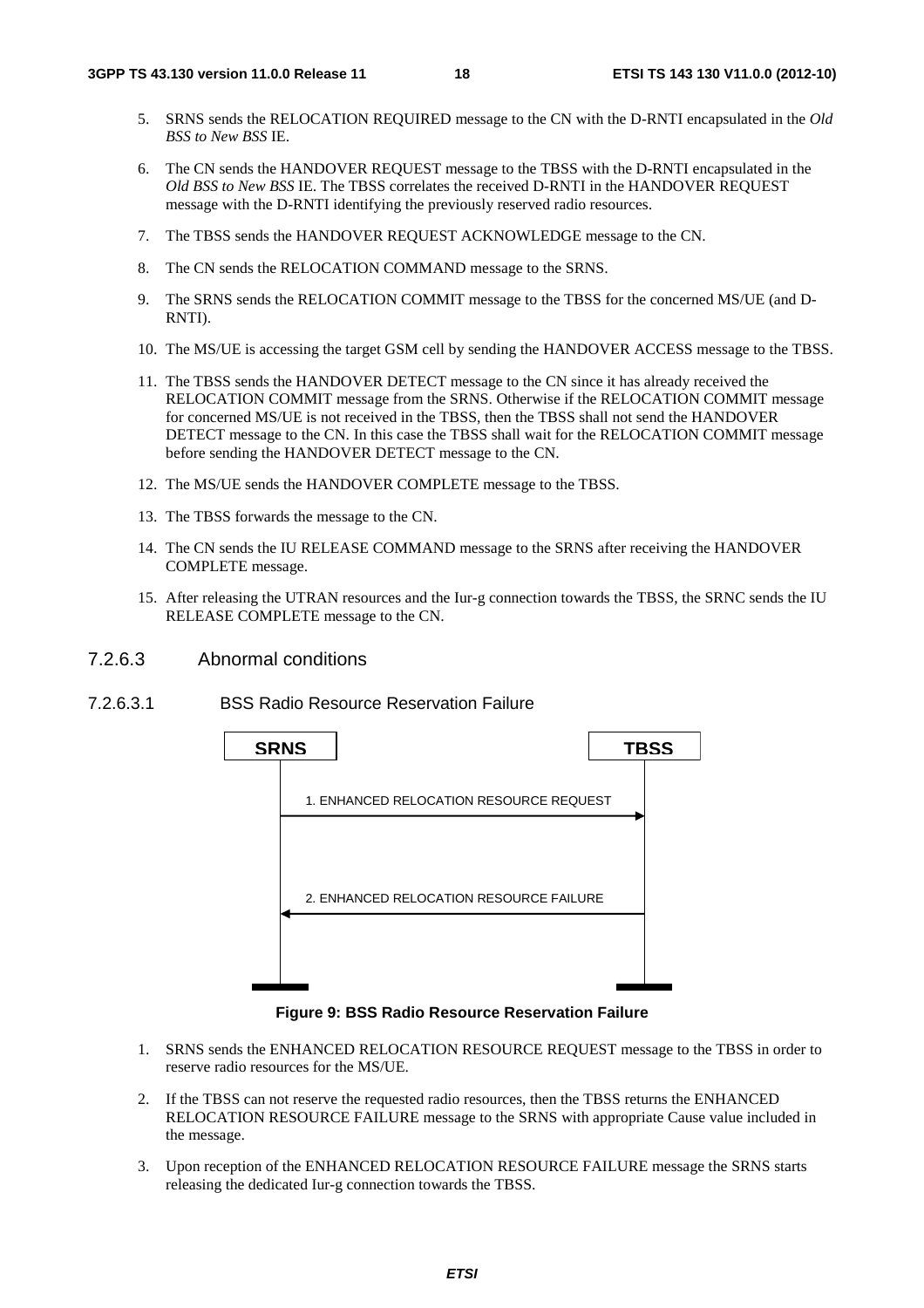7.2.6.3.2 Handover failure from MS/UE



**Figure 10: MS/UE Handover Failure** 

- 1. In case the handover process fails in the MS/UE, the MS/UE sends the HANDOVER FROM UTRAN FAILURE message to the SRNS.
- 2. The SRNS informs the TBSS of the handover failure by sending the ENHANCED RELOCATION RESOURCE RELEASE COMMAND message on the dedicated Iur-g connection. Upon reception of the ENHANCED RELOCATION RESOURCE RELEASE COMMAND message, the TBSS starts releasing the radio resources related to the MS/UE and returns the ENHANCED RELOCATION RESOURCE RELEASE COMPLETE message to the SRNS.
- 3. Upon reception of the ENHANCED RELOCATION RESOURCE RELEASE COMPLETE message, the SRNS starts releasing the dedicated Iur-g connection towards the TBSS.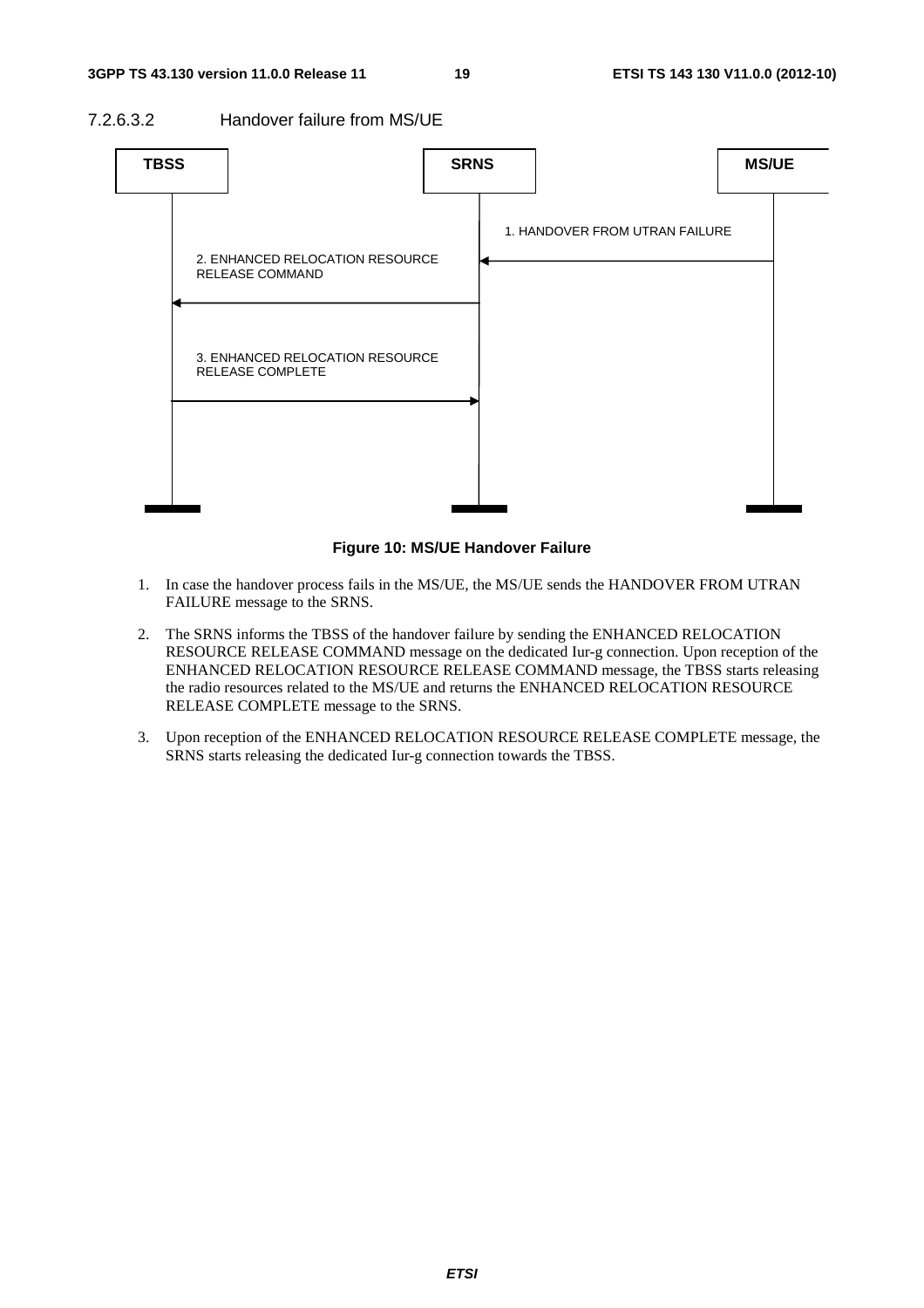### 7.3 Void

### 7.4 Global procedures

7.4.1 General

#### **Table 3: Global procedures list**

| <b>Elementary Procedure</b>           | <b>Initiating Message</b>                                 | <b>Allowed</b><br><b>Operating</b> |
|---------------------------------------|-----------------------------------------------------------|------------------------------------|
|                                       |                                                           | <b>Mode for BSS</b>                |
| Error Indication                      | <b>ERROR INDICATION</b>                                   | lu mode only                       |
| Common Measurement Initiation         | COMMON MEASUREMENT INITIATION REQUEST                     | Both lu mode<br>and A/Gb<br>mode   |
| Common Measurement Reporting          | <b>COMMON MEASUREMENT REPORT</b>                          | Both lu mode<br>and A/Gb<br>mode   |
| <b>Common Measurement Termination</b> | <b>COMMON MEASUREMENT TERMINATION REQUEST</b>             | Both lu mode<br>and A/Gb<br>mode   |
| <b>Common Measurement Failure</b>     | COMMON MEASUREMENT FAILURE INDICATION                     | Both lu mode<br>and A/Gb<br>mode   |
| Information Exchange Initiation       | INFORMATION EXCHANGE INITIATION                           | Both lu mode<br>and A/Gb<br>mode   |
| Information Reporting                 | <b>INFORMATION REPORT</b>                                 | Both lu mode<br>and A/Gb<br>mode   |
| Information Exchange Termination      | <b>INFORMATION EXCHANGE TERMINATION</b><br><b>REQUEST</b> | Both lu mode<br>and A/Gb<br>mode   |
| Information Exchange Failure          | <b>INFORMATION EXCHANGE FAILURE INDICATION</b>            | Both lu mode<br>and A/Gb<br>mode   |

### 7.4.2 Error Indication

The Error Indication procedure is initiated by a node to report detected errors in a received message, provided they cannot be reported by an appropriate response message.

### 7.4.3 Common Measurement Functions

The Common Measurement function in the Iur-g interface is used to support the Improved RRM across BSS and BSS/RNC. This functionality is supported by adopting the Iur procedures for Common Measurements:

- **Common Measurement Initiation**: This procedure is used by an RNC/BSS to request the initiation of measurements of common resources to another RNC/BSS. For measurements made in GERAN cells, only the following measurement types are applicable:
	- Load
	- RT load
	- NRT load information
- **Common Measurement Reporting**: This procedure is used by an RNC/BSS to report the result of measurements requested by another RNC using the Common Measurement Initiation.
- **Common Measurement Termination**: This procedure is used by an RNC/BSS to terminate a measurement previously requested by the Common Measurement Initiation procedure.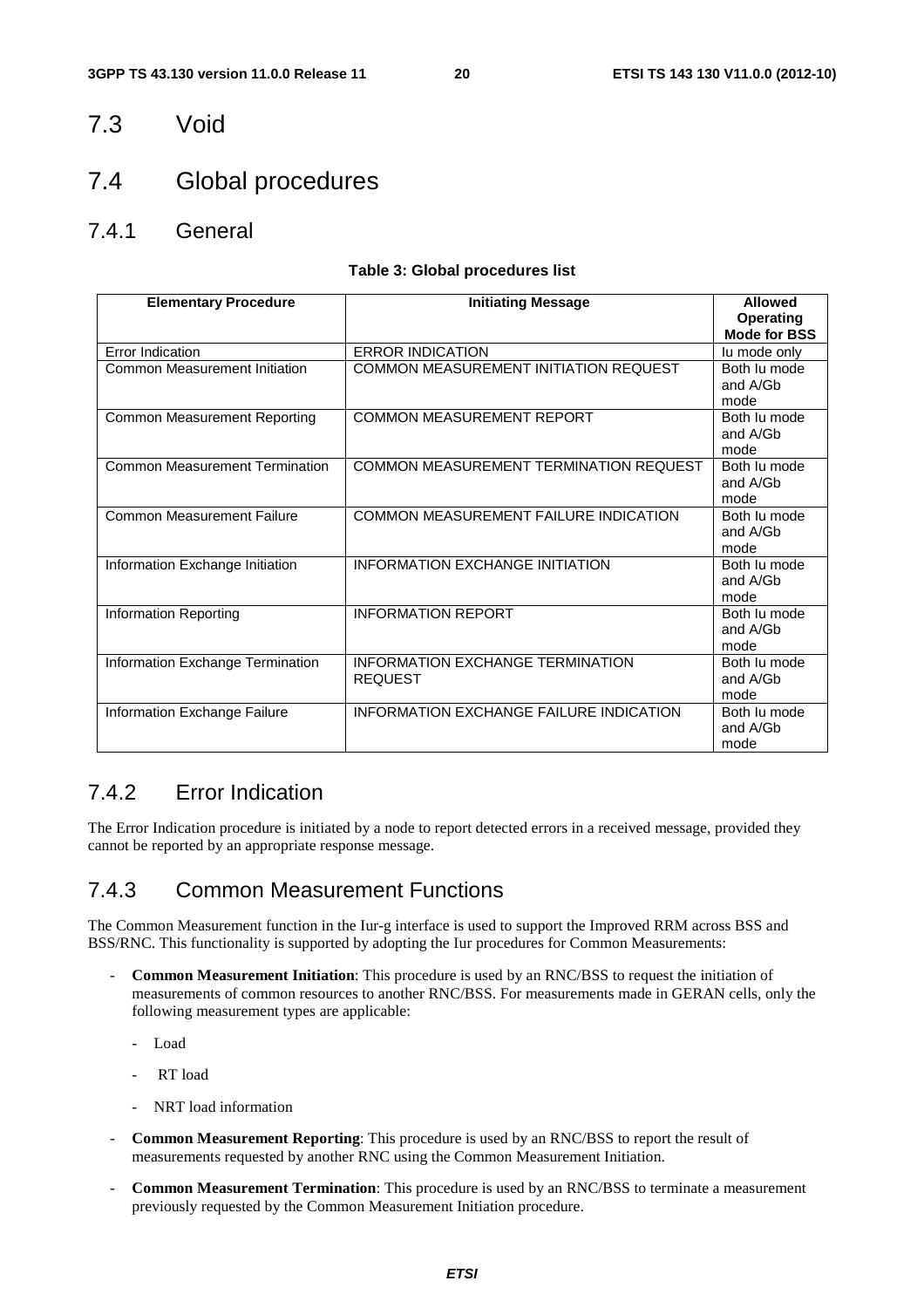- **Common Measurement Failure**: This procedure is used by an RNC/BSS to notify another RNC/BSS that a measurement previously requested by the Common Measurement Initiation procedure can no longer be reported.

### 7.4.4 Information Exchange Functions

This Information Exchange functions are used to initiate, maintain and terminate information exchange between two RNC/BSS nodes. This functionality is supported by adopting the Iur procedures for Information Exchange:

- **Information Exchange Initiation:** This procedure is used by a BSS/RNC to request the initiation of an information exchange with another BSS/RNC. The procedure is initiated with an INFORMATION EXCHANGE INITIATION REQUEST message sent from BSS1 to BSS2/RNC2 or by RNC1 to BSS2. Upon reception, the BSS2/RNC2 shall provide the requested information according to the parameters given in the request.
- **Information Reporting:** This procedure is used by a BSS/RNC to report the result of information requested by another BSS/RNC using the Information Exchange Initiation.
- **Information Exchange Termination:** This procedure is used by a BSS/RNC to terminate the information exchange requested using the Information Exchange Initiation.
- **Information Exchange Failure:** This procedure is used by a BSS/RNC to notify another that the information exchange it previously requested using the Information Exchange Initiation can no longer be reported.

The information which can be requested on the Iur and Iur-g interfaces is shown in the table below marked with 'X'. For information which is not applicable on the Iur-g interface, the BSS shall regard the Information Exchange Initiation procedure as failed.

| <b>Information Type</b>    | <b>Interface</b> |       |  |
|----------------------------|------------------|-------|--|
|                            | lur              | lur-g |  |
| <b>IPDL Parameters</b>     |                  |       |  |
| <b>DGPS Corrections</b>    |                  |       |  |
| <b>GPS</b> Information     |                  |       |  |
| <b>Cell Capacity Class</b> |                  |       |  |

#### **Table 4: Allowed Information types on Iur and Iur-g interfaces**

Cell capacity class for GERAN cells is defined by the number of configured carriers in specific GERAN cells which ranges from integer 1 to 100. The value 1 shall indicate the minimum cell capacity and the value 100 shall indicate the maximum cell capacity.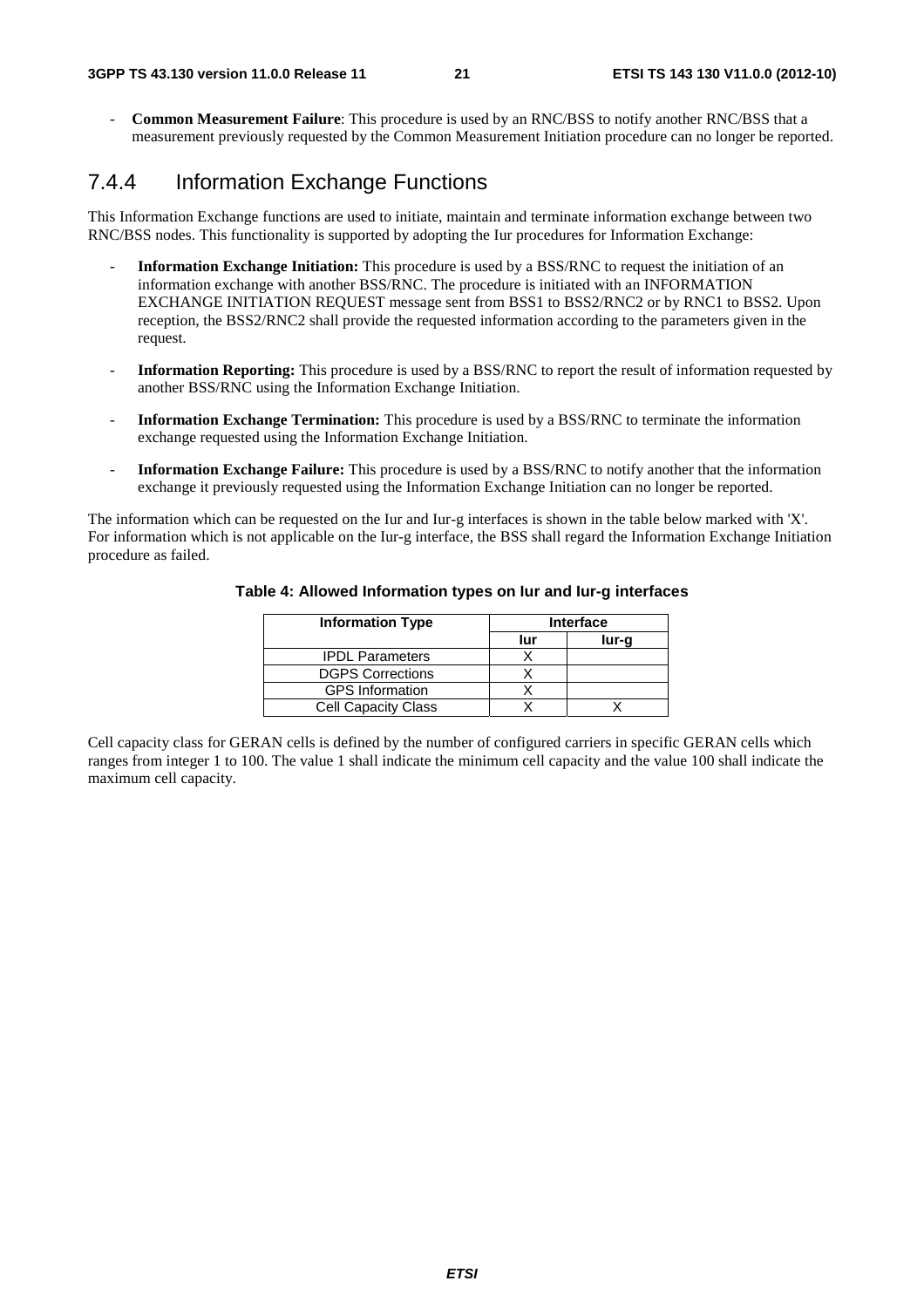# Annex A (Informative): Change history

| Date /       | <b>TSG Doc.</b> | <b>ICR</b> | <b>Rev Subject/Comment</b>                                        | <b>New</b> |
|--------------|-----------------|------------|-------------------------------------------------------------------|------------|
| <b>TSG#</b>  |                 |            |                                                                   |            |
| GP-11        |                 |            | Conversion to Technical Specification based upon TR 43.930 v5.1.0 | 5.0.0      |
|              |                 |            |                                                                   |            |
| GP-23        |                 |            | Version for Release 6                                             | 6.0.0      |
| $GP-35$      |                 |            | Version for Release 7                                             | 7.0.0      |
| $GP-40$      |                 |            | Version for Release 8                                             | 8.0.0      |
| <b>GP-44</b> |                 |            | Version for Release 9                                             | 9.0.0      |
| GP-49        | IGP-11049310001 |            | Enhancements of lur-g interface                                   | 10.0.0     |
| GP-55        |                 |            | Version for Release 11                                            | 11.0.0     |